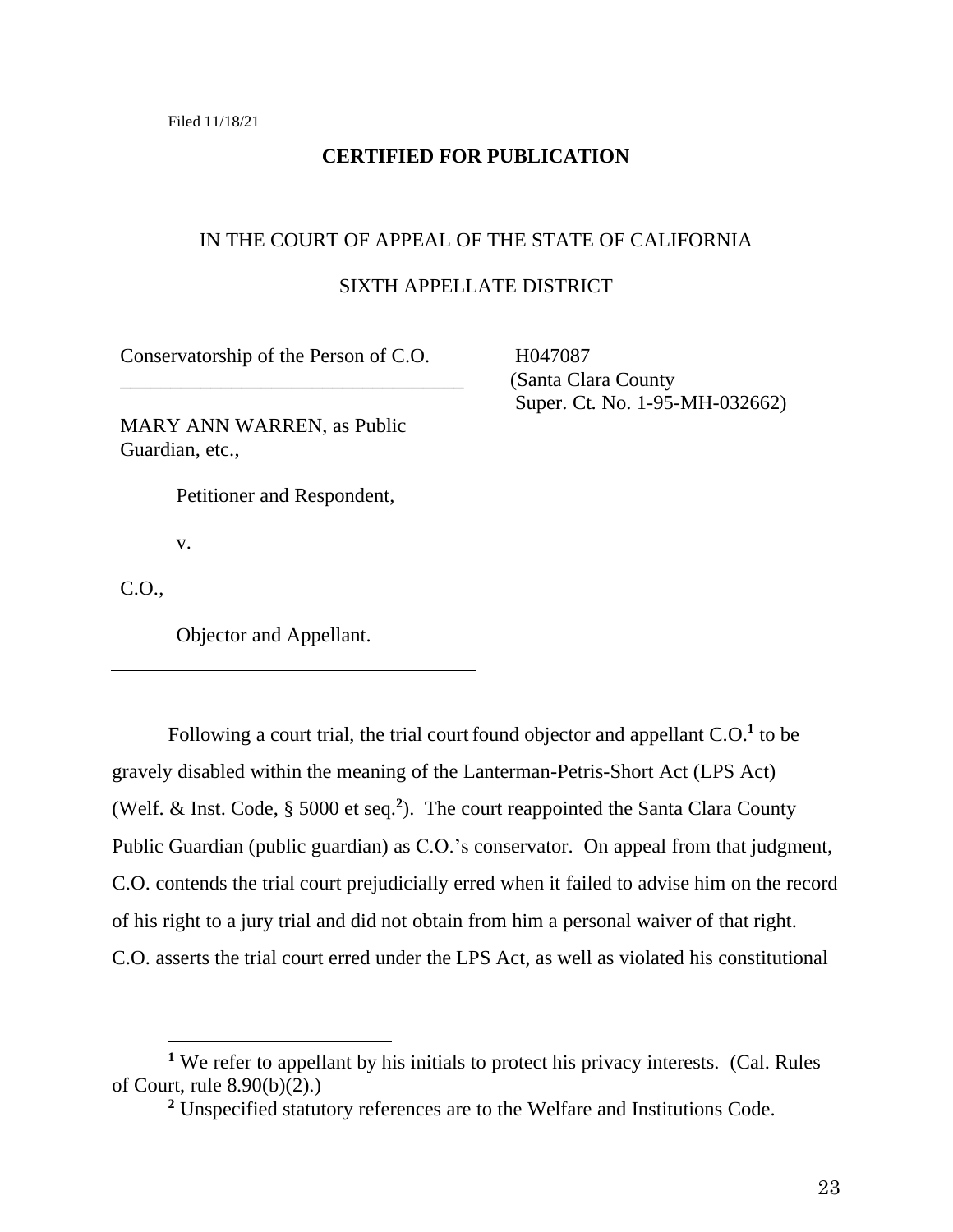rights to due process and equal protection. For the reasons explained below, we affirm the judgment.

### **I. FACTS AND PROCEDURAL BACKGROUND**

Prior to the events at issue in this appeal, C.O. had been placed under an LPS conservatorship with the public guardian as conservator. **<sup>3</sup>** On March 8, 2019, the public guardian petitioned for reappointment as LPS conservator for C.O., alleging he was still gravely disabled and, as the result of a mental disorder, unable to provide for his own basic needs for food, clothing, or shelter.  $(\S 5008, \text{subd. (h)}(1)(A))$ .

The trial court issued a written citation for conservatorship (§ 5350; Prob. Code, § 1823), which was served on C.O. The written citation ordered C.O. to appear at a hearing on April 25, 2019, and stated, inter alia: "You have the right to a court or jury trial on the issue of grave disability. The request for a jury trial must be made within five days of the hearing." C.O. did not request a jury trial.

On April 25, 2019, the trial court held an initial hearing on a number of conservatorship matters, including the public guardian's reappointment petition for C.O. C.O. was represented by appointed counsel from the public defender's office. Before C.O. was personally present in the courtroom, C.O.'s attorney stated to the trial court: "I have spoken to all of my clients, have informed them of their right to be present, the right to have a court — a jury trial, a court trial, or a summary hearing. And unless otherwise stated, they've waived these rights."

C.O.'s attorney informed the trial court he would get C.O., who was "right outside." Once C.O. was in the courtroom, his attorney stated (in C.O.'s presence): "Your Honor, I've had a chance to speak with [C.O.] a couple of times before today's court hearing. And at this time [C.O.] is requesting a court trial. It looks like we have

<sup>&</sup>lt;sup>3</sup> It is not clear from the record when C.O. was first placed under a conservatorship. As the underlying details of the petition about C.O.'s mental illness are not material to our analysis, we do not recount them here.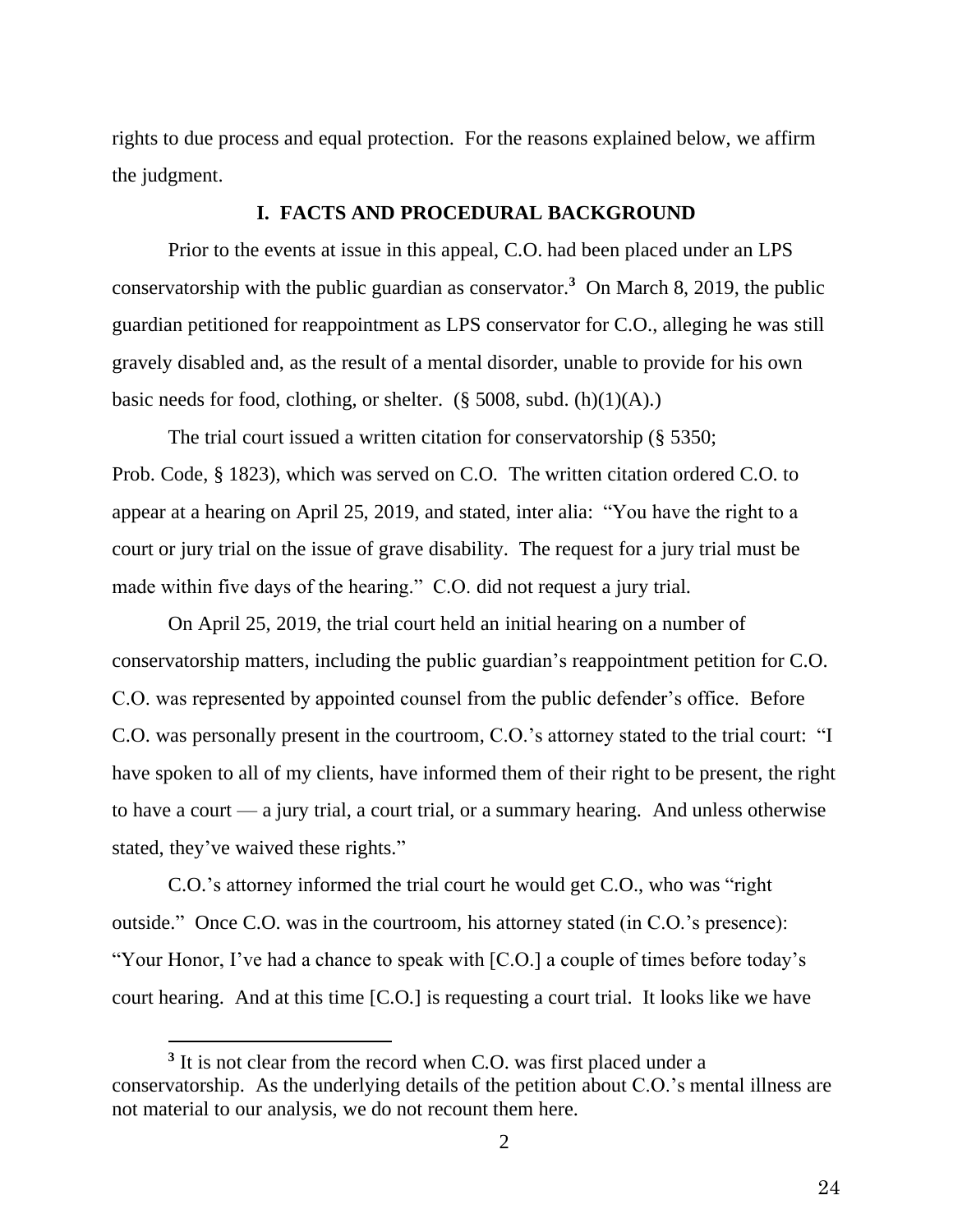discussed the possibility of doing that on May 23rd [2019]. And that would be our request." The trial court set the matter for a court trial.

The trial court did not advise C.O. on the record of his right to a jury trial or elicit a personal waiver of that right from him. Neither C.O. nor his attorney requested a jury trial.

The trial court conducted the court trial approximately one month later. Neither C.O. nor his attorney at any point during the trial requested a jury trial, and neither objected to the court trial. The public guardian presented two witnesses, an expert psychologist who had interviewed C.O. and C.O. himself. C.O.'s attorney crossexamined both the expert and C.O. At the conclusion of the court trial, the trial court stated that it found "beyond a reasonable doubt, that [C.O.] has both been advised in writ[]ing of his right to a jury trial [and] that he remains a gravel[]y disabled person under Welfare and Institutions Code Section 5008[, subdivision] (H)(1)(A)." The trial court granted the LPS petition for reappointment and found by "clear and convincing evidence that [C.O.] [was] unable to understand the risks and benefits of an alternative to medical treatment related to his grave disability." **4**

C.O. timely appealed the May 23, 2019 judgment.

## **II. DISCUSSION**

C.O. contends the trial court violated his statutory rights, as well as his constitutional rights to due process and equal protection, by failing to advise him on the record of his jury trial right and by failing to take a personal waiver of those rights. He argues that these errors require automatic reversal of the judgment. The public guardian contends no error occurred and observes the appeal is moot. The public guardian furthermore claims C.O. forfeited his constitutional challenges by failing to raise them below. We first turn to the questions of mootness and forfeiture.

**<sup>4</sup>** C.O. does not challenge on appeal the trial court's finding of grave disability.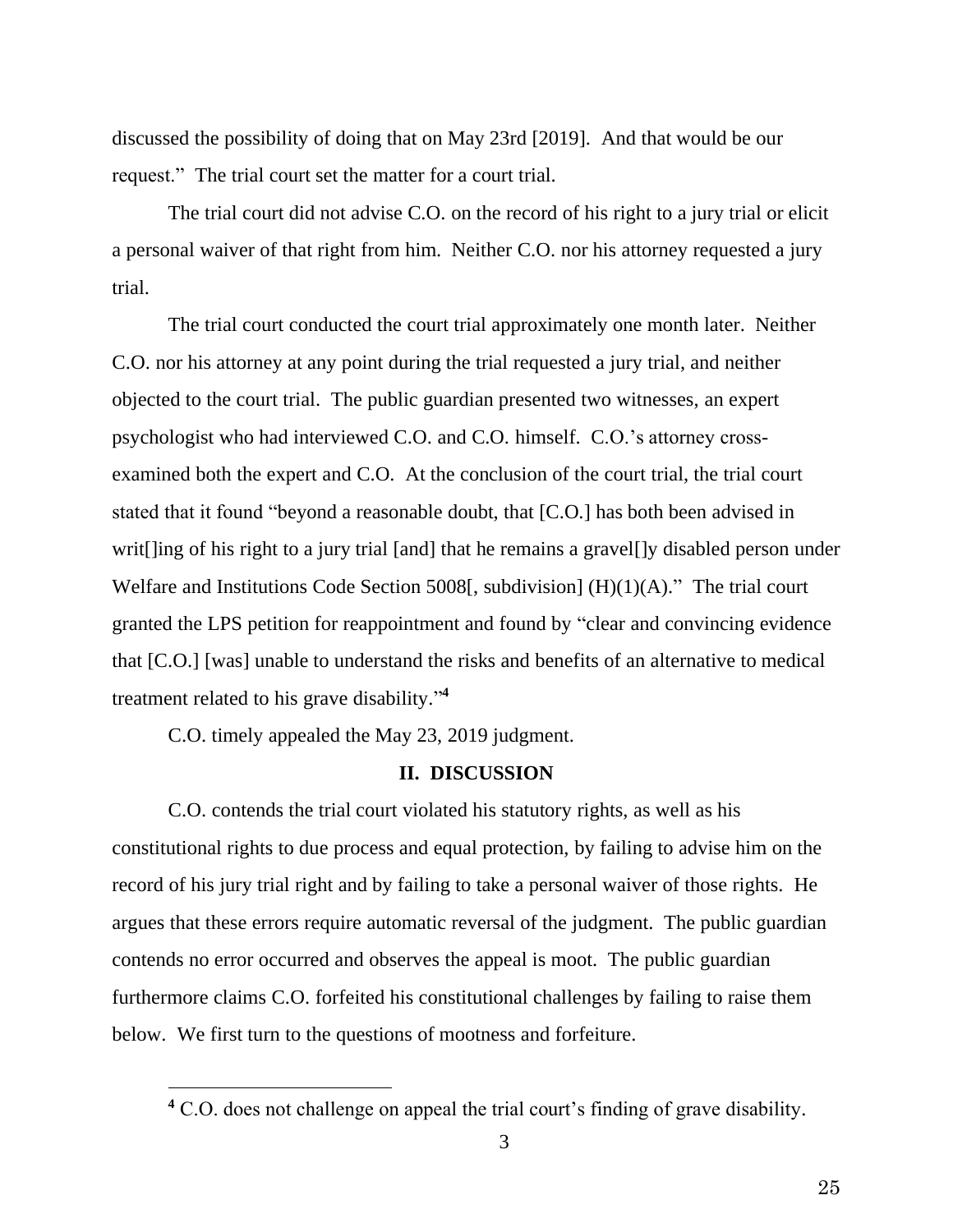## A. *Mootness*

Pursuant to section 5361, the conservatorship order at issue automatically expired in May 2020. (See *Conservatorship of John L.* (2010) 48 Cal.4th 131, 152 (*John L.*).) C.O. acknowledges that the LPS conservatorship at issue here expired by operation of law but argues this court should not dismiss his appeal as moot.

When a challenged conservatorship has ended, the appeal of that conservatorship is "technically moot." (See *Conservatorship of K.P.* (2021) 11 Cal.5th 695, 705, fn. 3 (*K.P.*).) Nevertheless, a reviewing court has the discretion to decide an otherwise moot case if " 'it raises important issues that are capable of repetition but likely to evade review.' " (*John L.*, *supra,* 48 Cal.4th at p. 142, fn. 2; see also *Conservatorship of George H.* (2008) 169 Cal.App.4th 157, 161, fn. 2.) We decide this standard is met here and decline to dismiss the appeal as moot.

#### B *Forfeiture*

The public guardian argues C.O. forfeited his jury trial claims because he failed to raise them in the trial court and fully participated in the court trial. C.O. acknowledges, and the record before us supports, that neither he nor his appointed trial counsel presented to the trial court the claims he now asserts.

As a general rule, "a party may forfeit [the] right to present a claim of error to the appellate court if he did not do enough to 'prevent[]' or 'correct[]' the claimed error in the trial court." (*People v. Williams* (1998) 17 Cal.4th 148, 161, fn. 6.) The forfeiture doctrine is not absolute, however, as we are "generally not prohibited from reaching a question that has not been preserved for review by a party." (*Ibid.*)

We elect to decide the merits of C.O.'s claims. There are no disputed facts at issue and the parties agree, as do we, that our review of his claims are de novo (see part II.C.1., *post*). Under these circumstances, we exercise our discretion to address the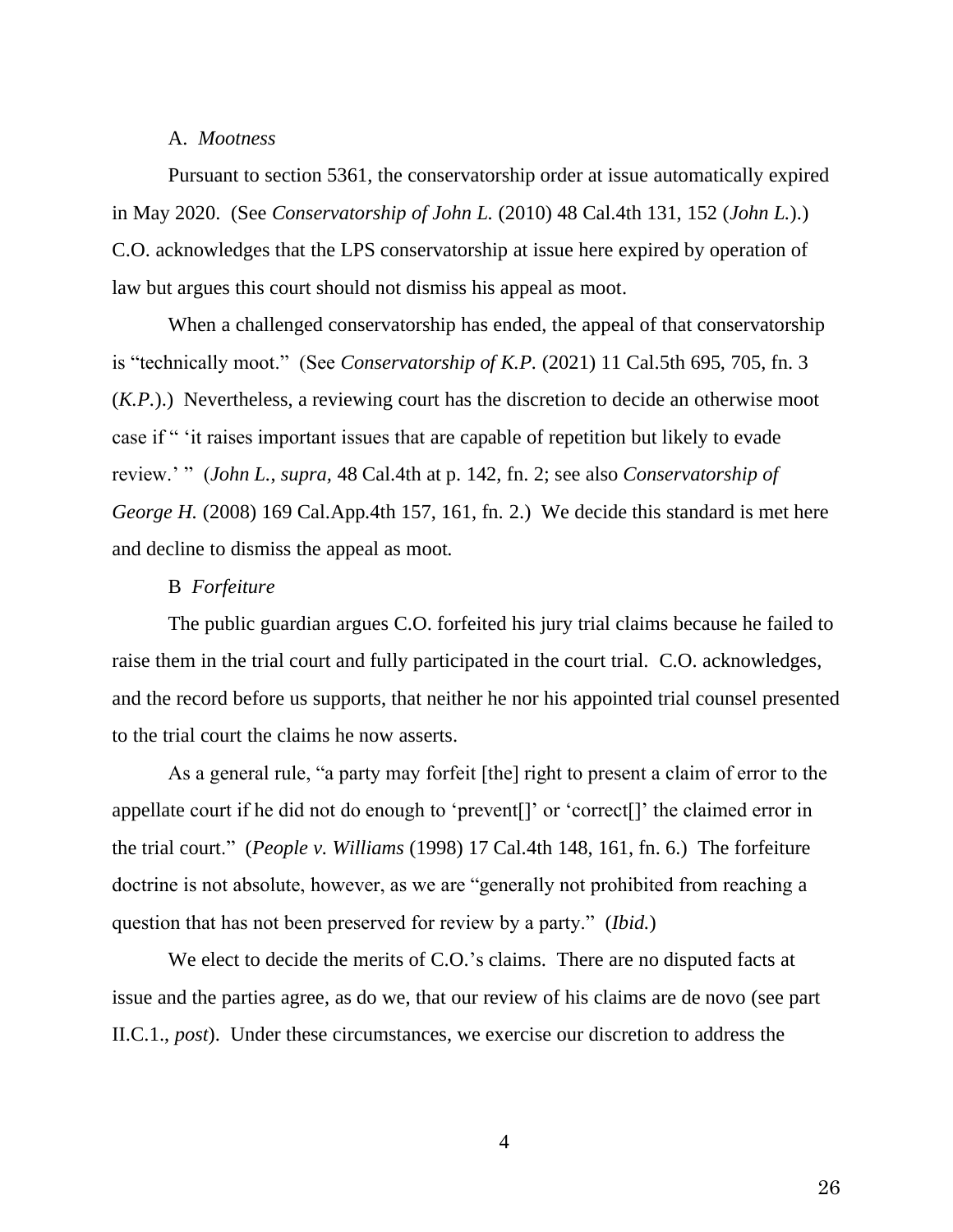merits, notwithstanding C.O.'s failure to raise the claims in the trial court. (See *Conservatorship of Bryan S.* (2019) 42 Cal.App.5th 190, 194 (*Bryan S.*).)**<sup>5</sup>**

# C. *The LPS Act*

#### 1. Standard of Review

The statutory and constitutional claims presented here are legal issues subject to de novo review. "To determine whether the superior court violated the LPS Act . . . we must first find what the Act requires. In construing the Act, our goal is to ascertain and effectuate the Legislature's intent." (*John L.*, *supra*, 48 Cal.4th at p. 143.) "We consider individual statutes in the context of the entire Act so that each part may be harmonized and given effect." (*K.P.*, *supra*, 11 Cal.5th at p. 706.)

#### 2. Statutory Provisions

The LPS Act, enacted in 1967, "governs the involuntary treatment of the mentally ill in California." (*Conservatorship of Susan T.* (1994) 8 Cal.4th 1005, 1008.) The act "provides one-year conservatorships for those 'gravely disabled as a result of a mental health disorder or impairment by chronic alcoholism.' (§ 5350.)" (*K.P.*, *supra*, 11 Cal.5th at p. 703.)

Section 5350 addresses the procedure for establishing an LPS conservatorship. It states in relevant part: "The procedure for establishing, administering, and terminating a conservatorship under this chapter shall be the same as that provided in Division 4 (commencing with Section 1400) of the Probate Code, except as follows: [¶] . . . [¶]  $(d)(1)$  The person for whom conservatorship is sought shall have the right to demand a court or jury trial on the issue of whether he or she is gravely disabled. Demand for court or jury trial shall be made within five days following the hearing on the conservatorship

**<sup>5</sup>** As we do not decide this appeal on forfeiture grounds, we need not address appellant's alternative claim of ineffective assistance of counsel. (See *Conservatorship of David L.* (2008) 164 Cal.App.4th 701, 710 [proposed conservatees in LPS Act proceedings are entitled to effective assistance of counsel].)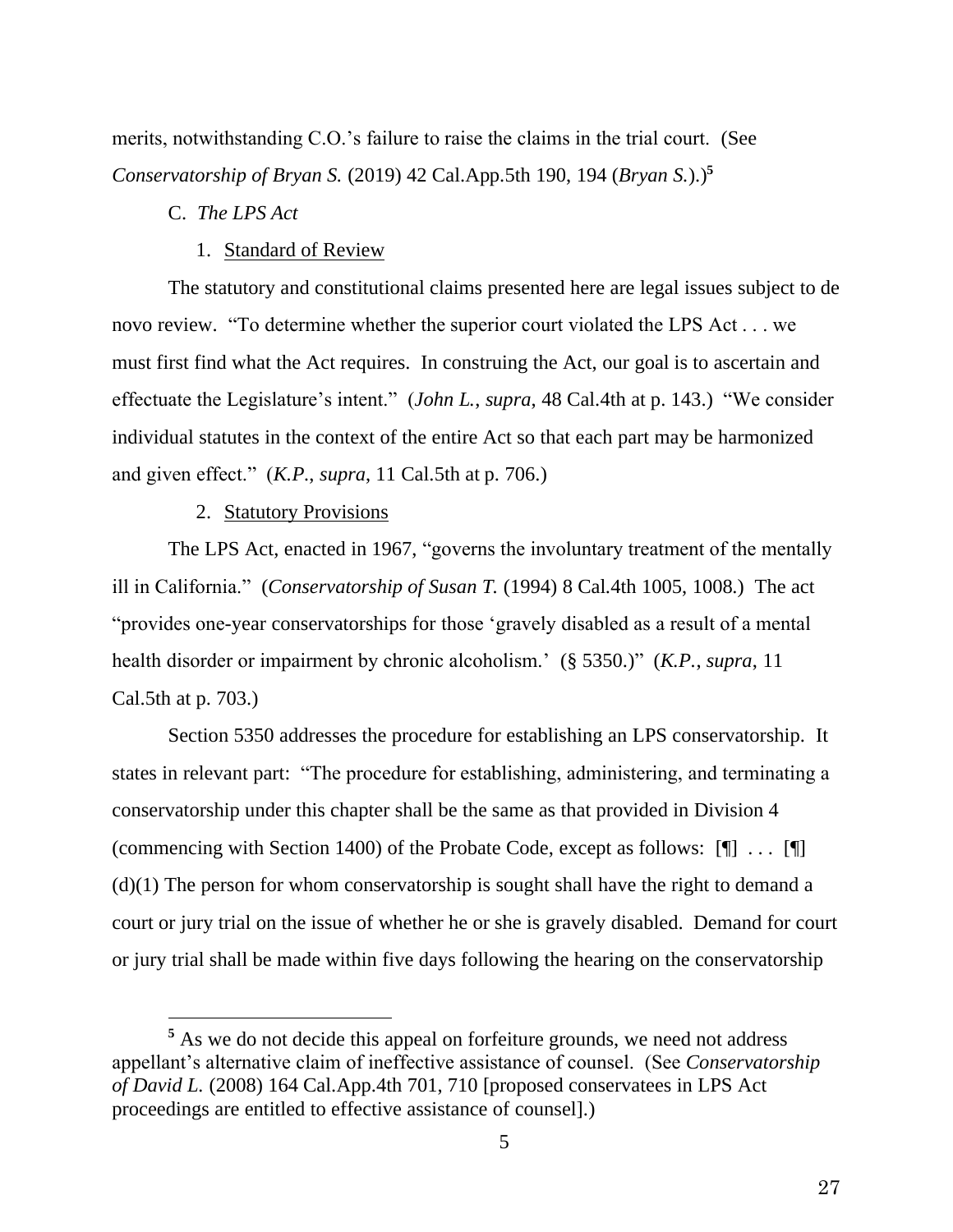petition. If the proposed conservatee demands a court or jury trial before the date of the hearing as provided for in Section 5365, the demand shall constitute a waiver of the hearing. [¶] (2) Court or jury trial shall commence within 10 days of the date of the demand ....  $[\n\Pi]$  (3) This right shall also apply in subsequent proceedings to reestablish conservatorship." (§ 5350.)

Division 4 of the Probate Code–incorporated by reference into section 5350– includes Probate Code section 1828. That statute provides in relevant part "before the establishment of a conservatorship of the person or estate, or both, the court shall inform the proposed conservatee of  $\dots$  [ $\blacksquare$ ]  $\dots$  [ $\blacksquare$ ]  $\dots$  the right  $\dots$  to have the matter of the establishment of the conservatorship tried by jury." (Prob. Code, § 1828, subd. (a)(6) (hereafter Prob. Code, § 1828(a)(6).) Additionally, the trial court must "[a]fter the court so informs the proposed conservatee . . ., consult the proposed conservatee to determine the proposed conservatee's opinion" regarding "[t]he establishment of the conservatorship." (Prob. Code, § 1828, subd. (b)(1).)

A hearing to reestablish a conservatorship is largely conducted according to the same rules that govern the initial establishment of a conservatorship. " 'The conservatorship may be reestablished in summary fashion at an initial court hearing, or, upon request within five days of the initial hearing, through a full court or jury trial*.* (§§ 5350, subd. (d), 5365, 5362, subd. (b); [citations].)' " (*Conservatorship of Joseph W.* (2011) 199 Cal.App.4th 953, 962, italics omitted.) However, unlike the procedure for determining an initial conservatorship petition, the trial court is not statutorily required to conduct a hearing to reestablish a conservatorship. The trial court may on its own motion accept or reject the reestablishment petition without first holding a hearing if the proposed conservatee does not request either a hearing or a trial. (*Id.* at p. 965, fn.7; § 5362, subd. (b).)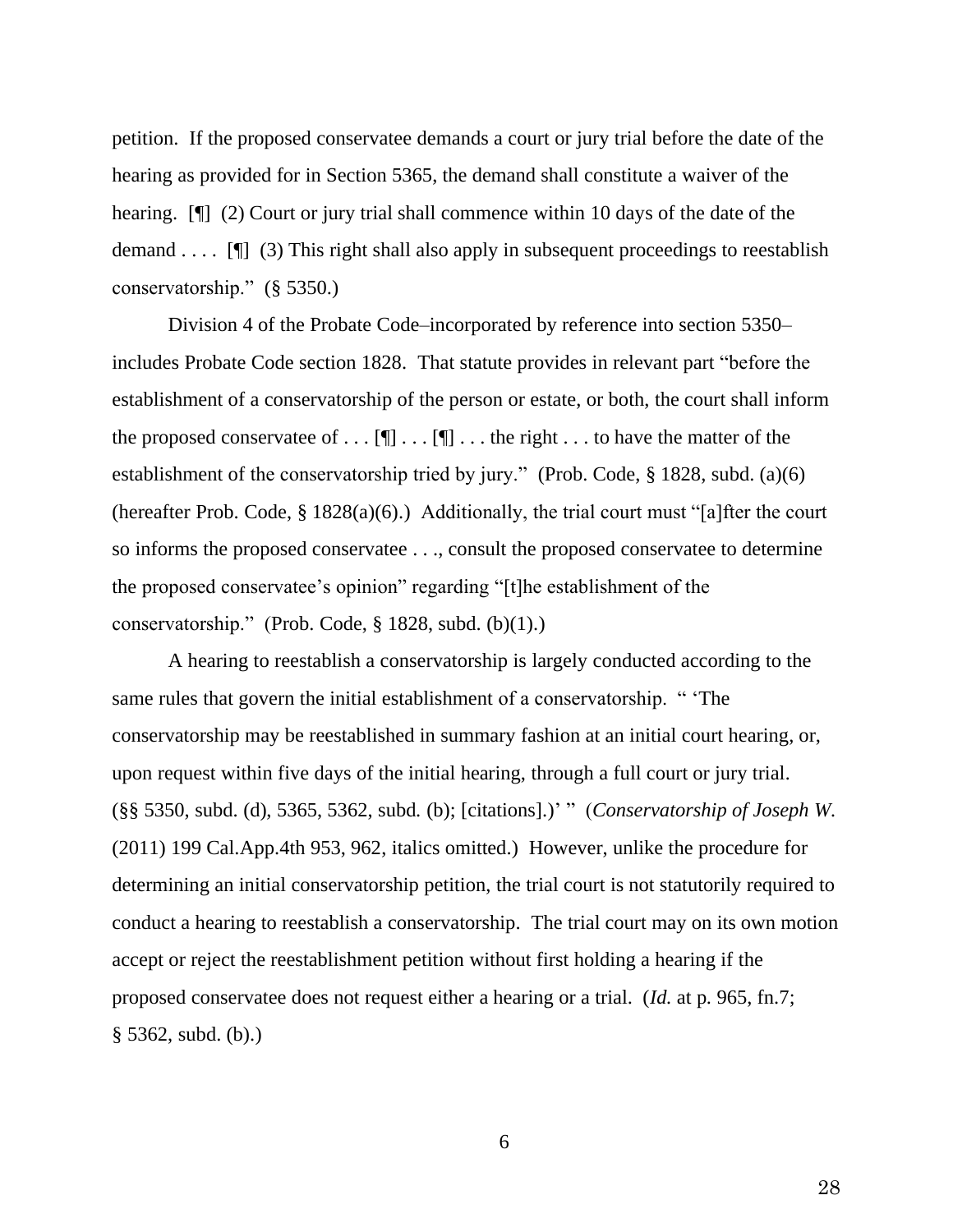#### 3. Case Law

A number of courts, including this one, have concluded that in LPS proceedings a conservatee's counsel may waive the conservatee's right to jury trial. In *Conservatorship of Maldonado* (1985) 173 Cal.App.3d 144 (*Maldonado*) a panel of this court held that counsel had the authority to waive a proposed conservatee's right to jury trial, and the trial court was not obligated to obtain a personal waiver from the proposed conservatee. (*Id.* at p. 148.) This court decided that "civil procedural law determines whether an individual has waived the right to a jury trial in a conservatorship proceeding" and, more specifically, applied the civil procedure code provision stating a "jury may be waived '[b]y oral consent, in open court, entered in the minutes or docket.' " (*Ibid.*) The court stated that "an attorney has authority to bind his client in any of the steps of an action or proceeding by his agreement entered upon the minutes of the court. (Code Civ. Proc., § 283.)" (*Ibid.*)

Similarly, in *Conservatorship of Mary K.* (1991) 234 Cal.App.3d 265 (*Mary K.*), the Fifth District Court of Appeal held that counsel may waive a proposed conservatee's right to jury trial and concluded "an on-the-record personal waiver of a jury trial is not required from the proposed conservatee." (*Id.* at p. 271.) In *Mary K.*, the proposed conservatee's counsel requested a court trial and "counsel stated he had spoken with his client and she wished to waive a jury trial." (*Id.* at pp. 267, 271)

The California Supreme Court in *John L.* cited with approval both *Maldonado* and *Mary K.* in concluding the trial court in that case had not violated the LPS Act or due process when it proceeded with a hearing establishing a conservatorship after the conservatee's counsel waived his client's presence. (*John. L.*, *supra*, 48 Cal.4th at pp. 147–149, 156.)

In reaching its decision in *John L.*, the California Supreme Court emphasized the civil nature of an LPS proceeding. "In providing that the procedure set forth in division 4 of the Probate Code shall apply in establishing LPS conservatorships absent a statutory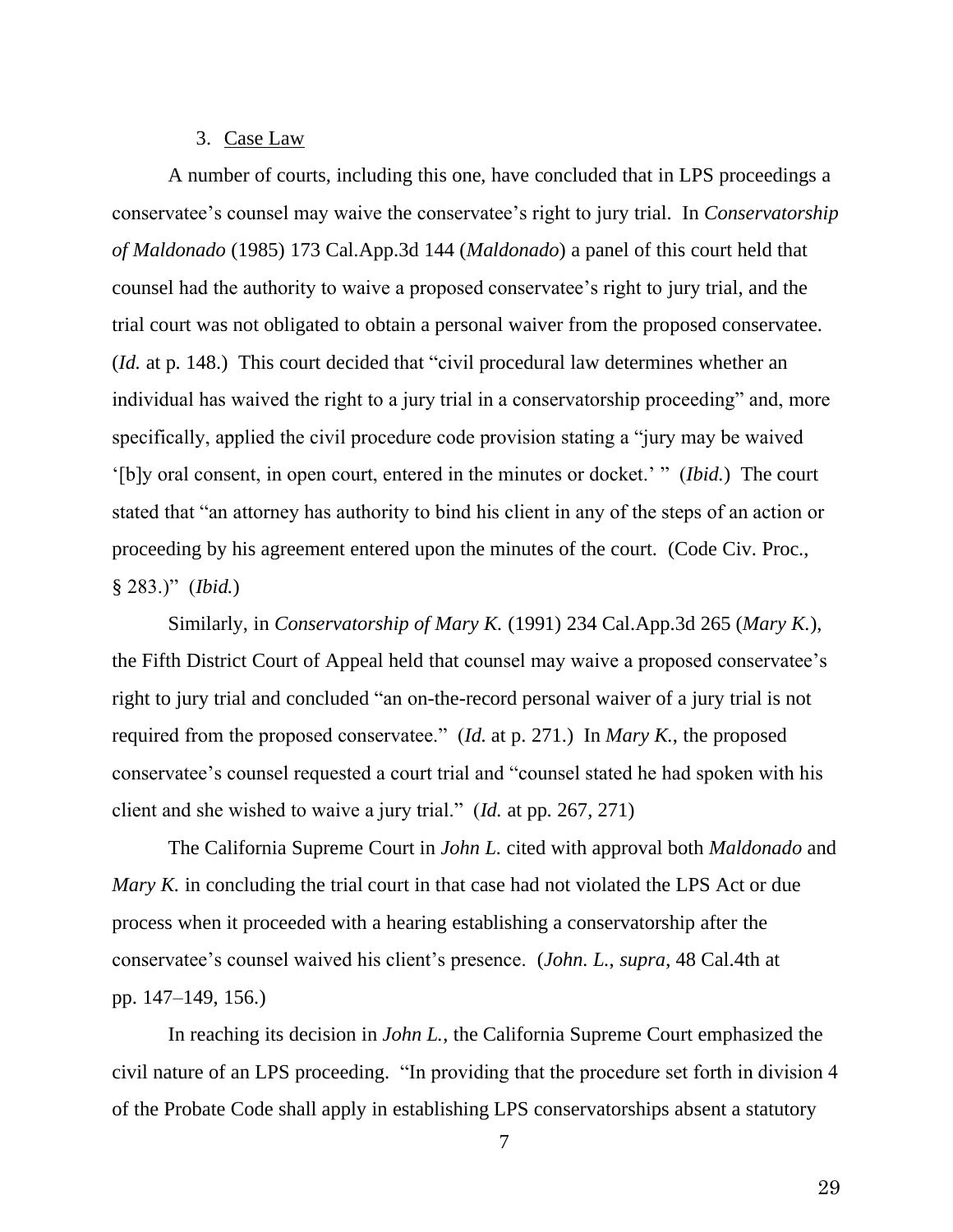conflict, Welfare and Institutions Code section 5350 plainly requires the operation of Probate Code section 1827, which provides in full: 'The court shall hear and determine the matter of the establishment of the conservatorship *according to the law and procedure relating to the trial of civil actions*, including trial by jury if demanded by the proposed conservatee.' (Italics added.) While proceedings under the LPS Act are already commonly viewed as being civil in nature [citation], Probate Code section 1827 makes it all the more clear that the laws of civil procedure apply in LPS conservatorship proceedings." (*John. L.*, *supra*, 48 Cal.4th at p. 147.)

The court in *John L*. stated, "[w]hen a statutory right in a civil commitment scheme is at issue, the proposed conservatee may waive the right through counsel if no statutory prohibition exists" and decided that the attorney could therefore waive the proposed conservatee's presence at the hearing on the matter of the establishment of the conservatorship. (*John. L.*, *supra*, 48 Cal.4th at p. 148.) It reasoned that "a client who tells his appointed attorney he is unwilling to attend the hearing and does not wish to contest a proposed LPS conservatorship may reasonably expect his attorney to report such information to the court, with binding effect." (*Id.* at p. 147.)

In 2015, the California Supreme Court decided the companion cases of *People v. Tran* (2015) 61 Cal.4th 1160 (*Tran*) and *People v. Blackburn* (2015) 61 Cal.4th 1113 (*Blackburn*). These decisions addressed the procedure for jury trial advisements and jury trial waivers in civil commitment proceedings under the Mentally Disordered Offender Act [MDO] (Pen. Code, § 2960 et seq.) and for extending the involuntary commitment of a person originally committed after pleading not guilty by reason of insanity (NGI) (*id.*, § 1026 et seq.). Based upon the express language of the relevant statutes, the California Supreme Court held that in both cases a trial court must provide on the record an advisement of the right to a jury trial and must secure a personal waiver of the right to a jury trial (absent substantial evidence of incapacity) from the committed person. (*Blackburn*, at pp. 1117, 1121, 1124; *Tran*, at pp. 1163, 1165, 1166.)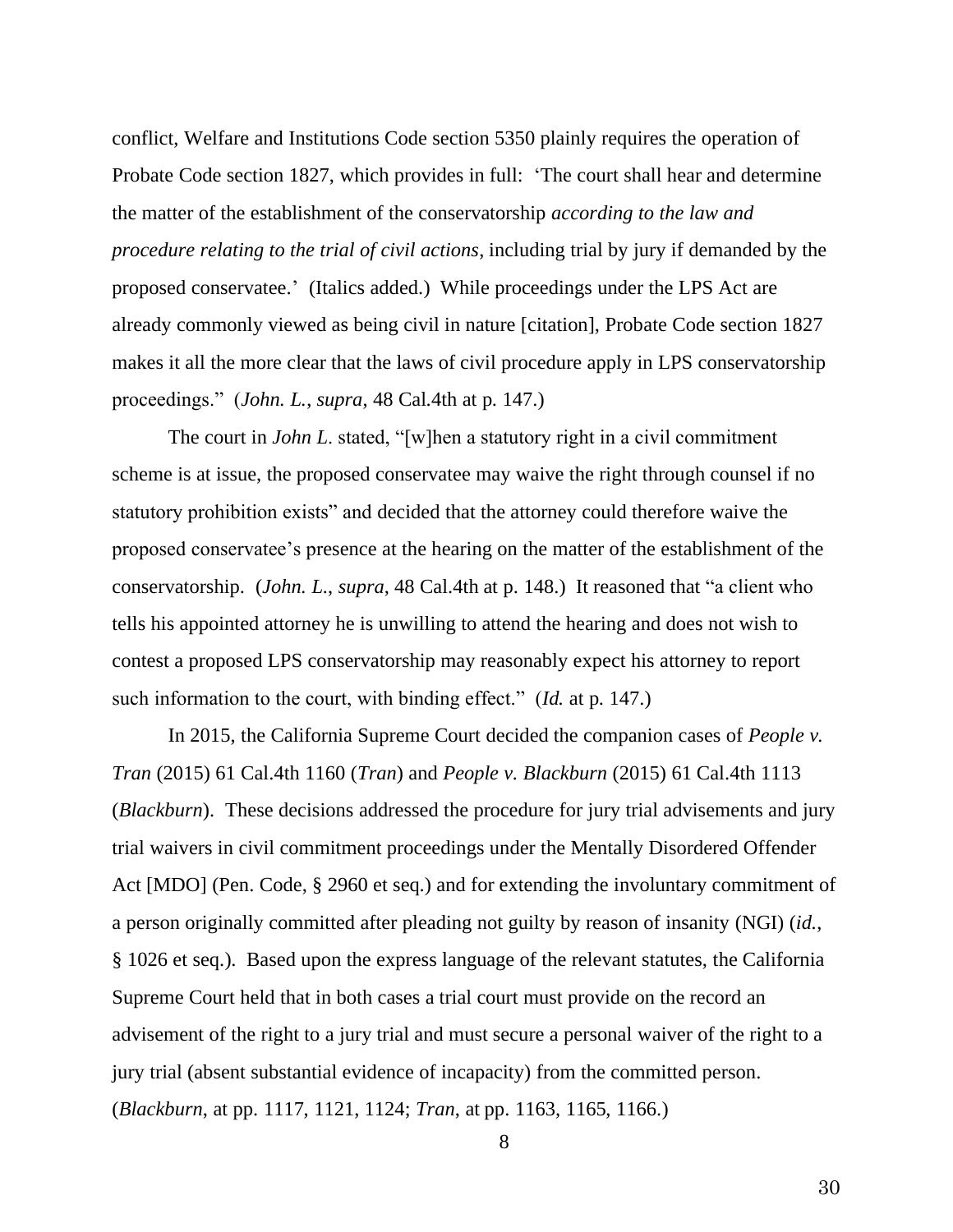For example, in *Blackburn* the California Supreme Court relied upon the fact that "the statutory scheme that governs MDO commitment proceedings expressly provides for advisement and waiver of the right to a jury trial." (*Blackburn*, *supra*, 61 Cal.4th at pp. 1121–1122.) For commitment of an individual as an MDO following termination of parole, the statute requires "[t]he court shall advise the person of his or her right to be represented by an attorney and of the right to a jury trial" (*id.* at p. 1122, italics omitted) and "[*t*]*he trial shall be by jury unless waived by both the person and the district attorney*." (*Ibid.*)

*Blackburn* and *Tran* did not address LPS proceedings. Moreover, in contrast to its characterization of the LPS scheme in *John L*. as "civil in nature" (*John. L.*, *supra*, 48 Cal.4th at p. 147), in *Blackburn* and *Tran* the California Supreme Court emphasized the numerous criminal procedural protections in both the MDO and NGI statutory schemes. (See *Blackburn*, *supra*, 61 Cal.4th at p. 1120 ["The MDO commitment scheme has thus been described as 'something of a hybrid, a civil hearing with criminal procedural protections' "]; *Tran*, *supra*, 61 Cal.4th at p. 1165 ["The [NGI] statute, as enacted, set forth several procedural protections generally available only in the criminal context"].)

A handful of subsequent appellate decisions have extended the analysis in *Blackburn* and *Tran* to LPS proceedings, notwithstanding (as discussed further below) significant differences between the statutes governing LPS proceedings and those applicable to MDO and NGI determinations. (See *Conservatorship of Heather W.* (2016) 245 Cal.App.4th 378, 381 (*Heather W.*); *Conservatorship of Kevin A.* (2015) 240 Cal.App.4th 1241, 1244 (*Kevin A.*).)

Notably, in *Heather W.*, the Second District Court of Appeal, Division 6, held, "In conservatorship proceedings pursuant to the LPS Act, the trial court must obtain a personal waiver of a jury trial from the conservatee, even when the conservatee expresses no preference for a jury trial. Absent such a waiver, the court must accord the conservatee a jury trial unless the court finds the conservatee lacks the capacity to make

<sup>9</sup>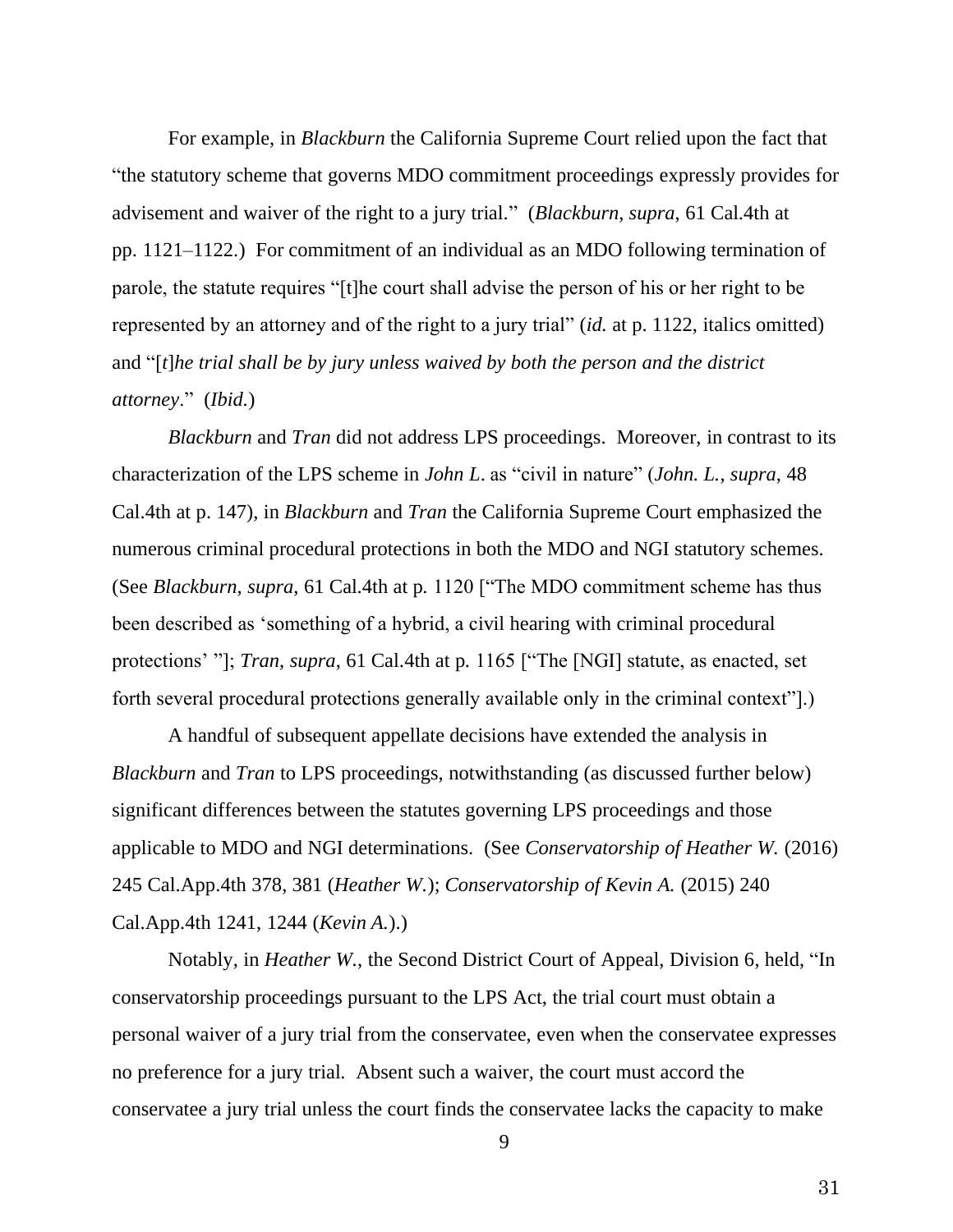such a decision." (*Heather W.*, *supra*, 245 Cal.App.4th at p. 381.) In reaching this decision, *Heather W.* did not specifically examine the applicable jury or court trial demand language of the LPS Act or compare it to the statutory language at issue in *Tran* and *Blackburn*.

#### *D. Analysis*

To support his statutory claim that the judgment must be reversed, C.O. relies on Probate Code section 1828(a)(6) and *Heather W.*, as well as the California Supreme Court's decisions of *Tran* and *Blackburn*. He asserts these authorities required the trial court to advise him of his right to a jury trial and obtain a personal waiver of his right to a jury trial.

It is undisputed that C.O.'s attorney had consulted with him about his trial rights, and C.O. had elected a court trial. It is also undisputed that C.O. was present in court when his attorney informed the court that C.O. wished to proceed by court trial, and C.O. participated fully in the trial without objection, including as a witness. We first examine whether the trial court erred in failing to personally advise C.O. of his jury trial right and then turn to the issue of waiver.

1. Jury Trial Advisement

C.O. contends, and we agree, that the language of Probate Code section 1828(a)(6) requires a trial court to personally advise a proposed conservatee of his jury trial right. The LPS Act incorporates this provision of the Probate Code, which reads, "the court shall inform the proposed conservatee of  $\dots$  [ $\blacksquare$   $\dots$  [ $\blacksquare$ ]  $\dots$  the right  $\dots$  to have the matter of the establishment of the conservatorship tried by jury." (Prob. Code,  $§ 1828(a)(6).)$ 

This statutory language is very similar, though not identical, to the advisement provisions at issue in *Tran* and *Blackburn*. (See, e.g., *Blackburn*, *supra*, 61 Cal.4th at p. 1123.) In *Blackburn,* the provision stated, " 'The court shall advise the person of his or her right to be represented by an attorney and of the right to a jury trial.' " (*Ibid.*) The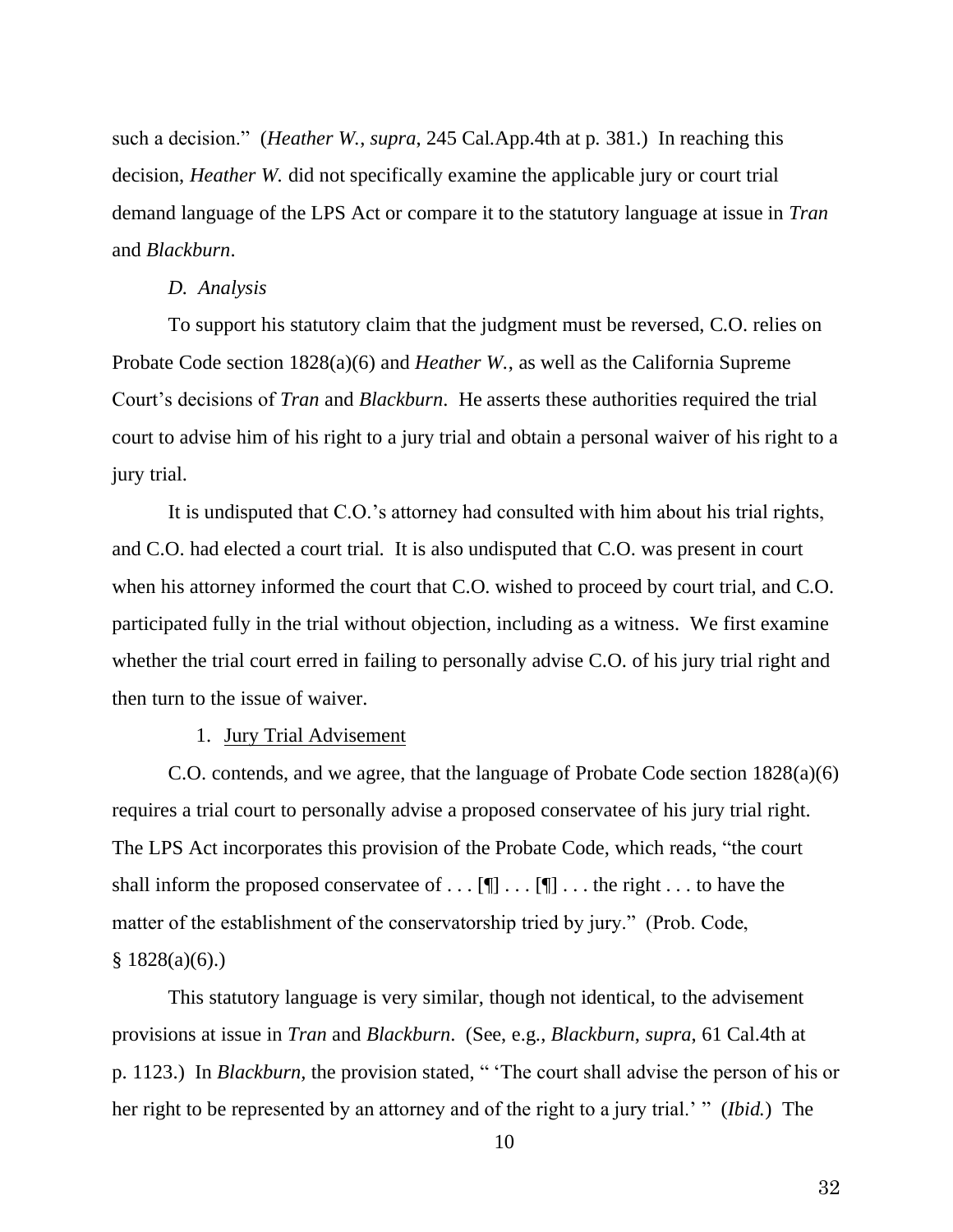California Supreme Court described this language as "unambiguous" and held that the trial court "must make this advisement to 'the person,' not to his or her attorney." (*Ibid.*)

As the California Supreme Court observed in *Blackburn*: "The Legislature saw fit to include the statutory provision requiring an advisement even though MDO defendants are often represented by counsel and even though counsel is presumed to know the defendant's rights and is obligated to advise the defendant accordingly. The meaning of the provision is clear. . . . '[i]t reflects a legislative intent to judicially ensure that "the person" knows that he or she has the right to a jury trial.' " (*Blackburn*, *supra*, 61 Cal.4th at p. 1124.) Based on the similar language in Probate Code section 1828(a)(6), we hold that this provision requires the trial court to directly advise the proposed LPS conservatee on the record in a court proceeding of his or her right to have the matter of the establishment or reestablishment of the conservatorship decided by trial by jury.

The public guardian points out that, although the trial court did not directly advise C.O. of his right to jury trial, C.O. was nevertheless "advised of his right to a jury trial by service of a citation and by his court-appointed counsel, and he waived that right through counsel." We are not convinced these actions fulfill the statutory requirement that "*the court* shall inform *the proposed conservatee*" of the right to have the matter of the establishment or reestablishment of the conservatorship tried by jury. (Prob. Code, § 1828(a)(6), italics added.) Taking guidance from the California Supreme Court in *Blackburn*, we conclude this language reflects a legislative intent to "judicially ensure" the proposed conservatee has knowledge of his or her right to a jury trial. (See *Blackburn*, *supra*, 61 Cal.4th at p. 1124.)

Probate Code section 1823 requires that the clerk serve a citation that includes, among other information, that "the proposed conservatee has the right to a jury trial if desired." (Prob. Code, § 1823, subd. (b)(7).) However, there is no indication in Probate Code section 1828 that the clerk's provision of the written citation satisfies the separate procedural safeguard afforded by section 1828(a)(6), that the court "shall inform the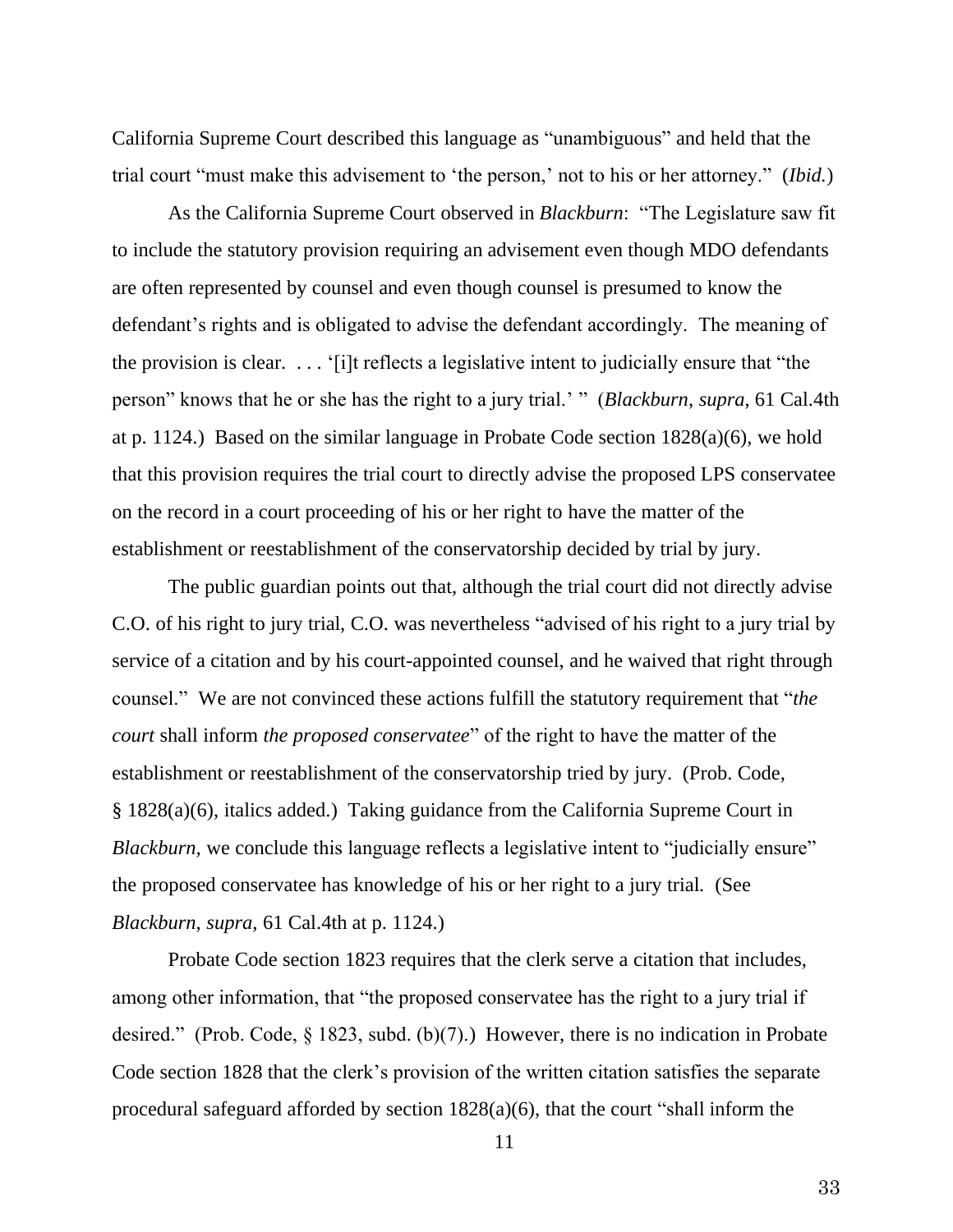proposed conservatee of  $\dots$  [ $\blacksquare$ )  $\dots$  [ $\blacksquare$ ]  $\dots$  the right  $\dots$  to have the matter of the establishment of the conservatorship tried by jury." (Prob. Code, §1828(a)(6).)

Based on the language of section 5350 and Probate Code section 1828(a)(6), we therefore decide that where, as here, the proposed conservatee is able to and willing to attend the hearing (cf. Prob. Code, § 1825), the trial court must directly advise a proposed conservatee of his or her right to a jury trial over the matter of the establishment or reestablishment of the conservatorship. The trial court's failure to do so here was statutory error.

Before considering whether that advisement error requires reversal of the judgment, we address whether the trial court erred in accepting counsel's waiver of C.O.'s right to jury trial.

## 2. Waiver of the Right to Jury Trial

C.O. also contends the trial court was statutorily required to obtain from him a personal waiver of his right to jury trial, and the trial court erred by relying upon the waiver by his counsel. But C.O. does not point to language in any of the relevant statutes addressing waiver of the jury trial right, and our independent research has not identified any. **6**

Section 5350, which sets forth the procedures specific to establishment of an LPS conservatorship, *does* reference waiver but not with respect to the right to jury trial. It states, "The person for whom conservatorship is sought shall have the right to demand a court or jury trial on the issue of whether he or she is gravely disabled. Demand for court or jury trial shall be made within five days following the hearing on the conservatorship petition. If the proposed conservatee demands a court or jury trial before the date of the

**<sup>6</sup>** At oral argument in this matter, counsel for C.O. agreed that the LPS statutes do not reference waiver of jury trial. C.O.'s appellate counsel conceded that the trial court would have had the authority to accept the jury waiver from counsel had the trial court personally advised C.O. of his right to jury trial. C.O. maintains that the trial court's failure to do so here was structural error requiring reversal.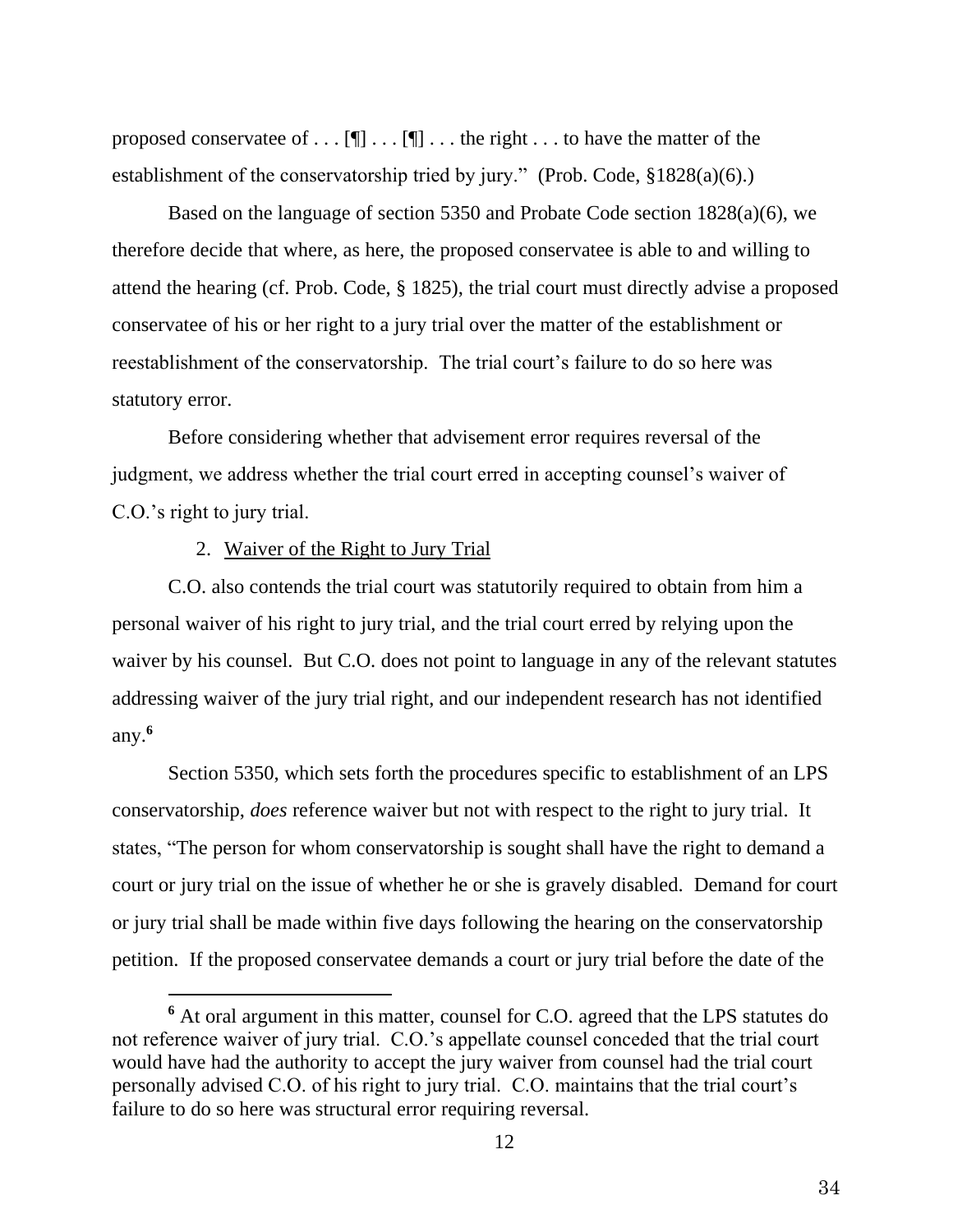hearing as provided for in Section 5365, *the demand shall constitute a waiver of the hearing.*" (§ 5350, subd. (d)(1), italics added.) The reference to waiver of the right to a hearing on the conservatorship petition, and the omission of any similar language with respect to the right to jury trial, highlights that the Legislature knew how to set out specific conditions of waiver in the LPS scheme but chose not to do so for the right to jury trial.

As described above in our discussion of the jury trial advisement, Probate Code section 1828, which specifies what information the court must provide for proposed conservatees, is incorporated by reference into section 5350. Probate Code section 1828 similarly does not reference waiver. Indeed, "[t]he Probate Code does not require a jury trial or an express waiver of a jury." (*Conservatorship of B.C.* (2016) 6 Cal.App.5th 1028, 1035 (*B.C.*).)

We recognize that Probate Code section 1828, subdivision (b)(1), provides that "[a]fter the court so informs the proposed conservatee and before the establishment of the conservatorship, the court shall consult the proposed conservatee to determine the proposed conservatee's opinion concerning . . . . [¶] (1) The establishment of the conservatorship." However, a requirement that the court "consult" with the proposed conservatee for his or her "opinion" about the conservatorship does not equate to the distinctly different concept of waiver. (Prob. Code, §1828, subd. (b).) The Second District Court of Appeal, Division 6, has rejected the claim that the reference to "consult" in Probate Code section 1828 requires any act other than the communication of the proposed conservatee's sentiments to the court by the attorney. (*B.C.*, *supra*, 6 Cal.App.5th at p. 1036.)

C.O. does not assert any deficiency in the failure to communicate C.O.'s sentiments to the court, and we see no evidence of any in the record. C.O. informed the court, through his counsel, that he wished to have the matter of his conservatorship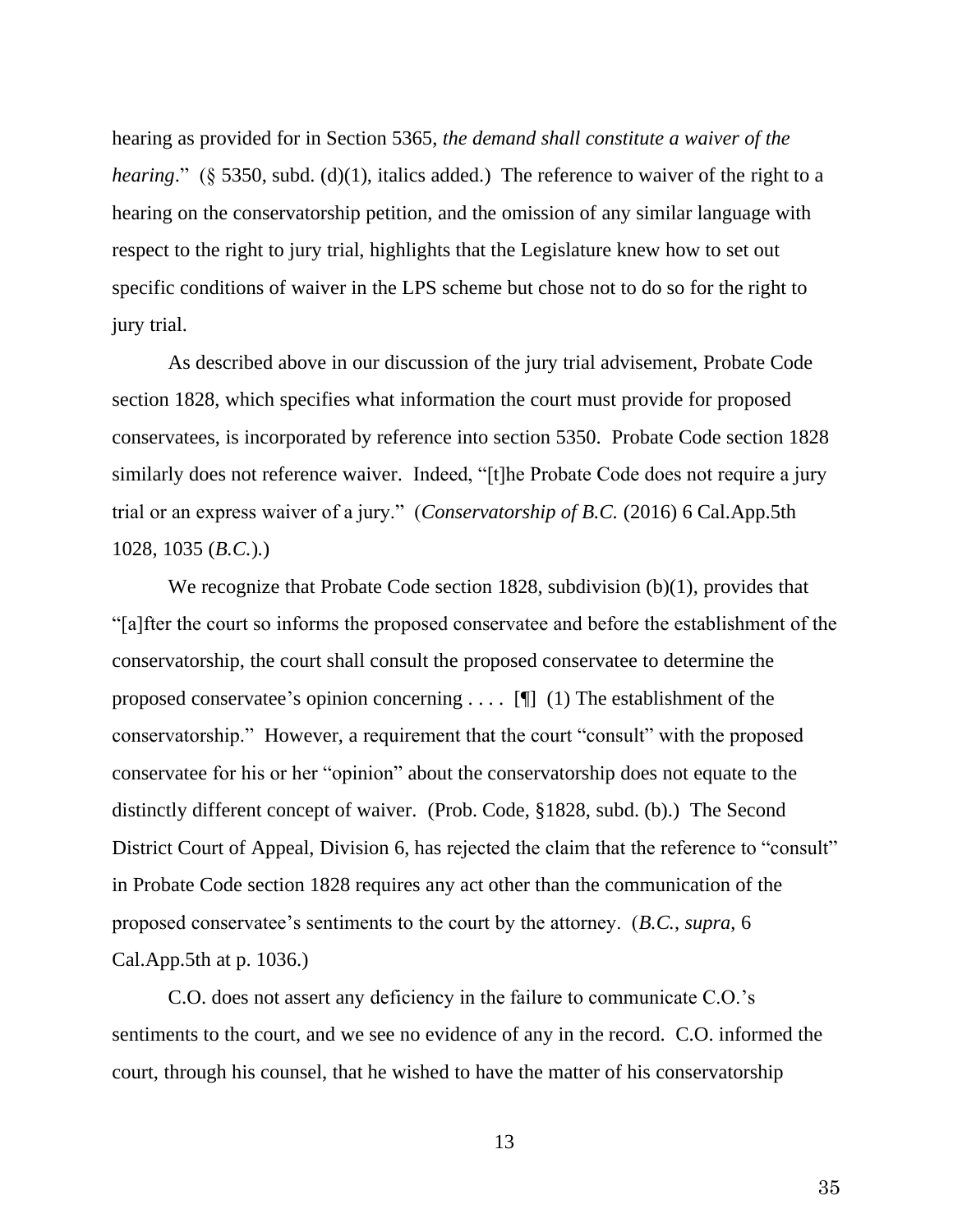decided by court trial. In response, the court conducted a court trial, in accordance with C.O.'s expressed preference.

Based upon the absence of any specific language referencing waiver in either section 5350 or the applicable Probate Code provisions, we adhere to our prior conclusion in *Maldonado*, *supra*, 173 Cal.App.3d at p. 148. We hold that (absent circumstances suggesting the proposed conservatee's counsel lacked actual authority, counsel disregarded his client's wishes, or that the proposed conservatee was actually unaware of his right to a trial by jury) counsel may waive on behalf of the proposed conservatee his or her right to have the matter of establishment or reestablishment of the conservatorship decided by jury trial.

Our reading of the LPS statutes is bolstered by the analysis of the California Supreme Court in *Tran* and *Blackburn.* The statutory schemes examined in those cases included express waiver provisions, which the court repeatedly emphasized in both decisions. In *Blackburn*, for instance, the statute provided " The trial shall be by jury *unless waived by both the person* and the district attorney.' ([Pen. Code,] § 2972[,] [subd.](a).)" (*Blackburn*, *supra*, 61 Cal.4th p. 1124, italics added.) Contrasting the statutory scheme for MDO proceedings with those for competency hearings (which the California Supreme Court had previously held do not require a personal waiver of the right to jury trial), the court observed "the statutory scheme that governs MDO commitment proceedings expressly provides for advisement *and waiver of the right to a jury trial.*" (*Id.* at pp. 1121–1122, italics added.)

Similarly, in *Tran*, the California Supreme Court observed: "In this case, we address the meaning of nearly identical language in the statutory scheme for extending the involuntary commitment of a person originally committed after pleading not guilty by reason of insanity (NGI) to a criminal offense. The NGI statute provides that in a commitment extension proceeding, 'the court shall advise the person named in the petition of the right to be represented by an attorney and of the right to a jury trial' (Pen.

14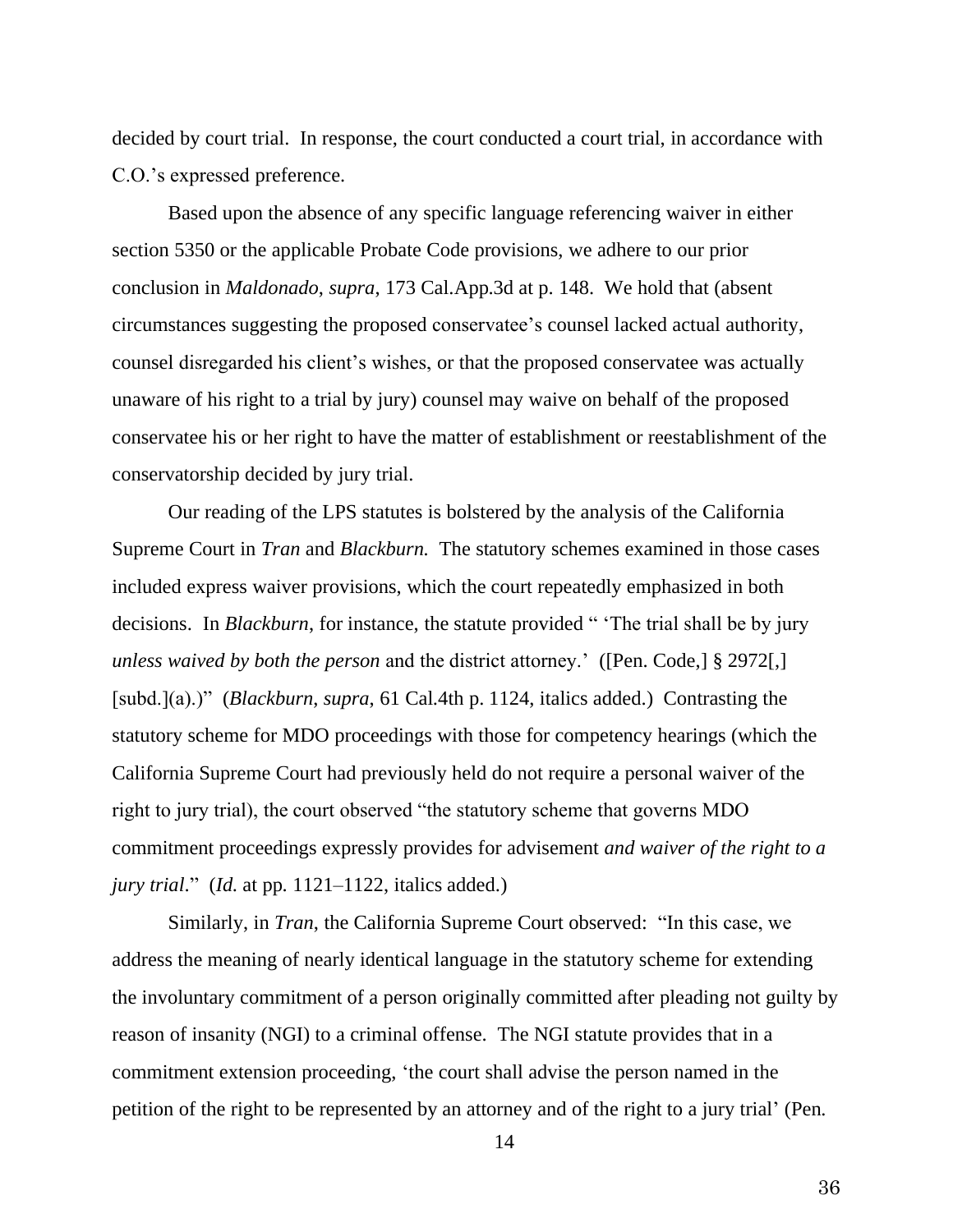Code[,] § 1026.5, subd. (b)(3)), and '*[t]he trial shall be by jury unless waived by both the person* and the prosecuting attorney' (*id*., § 1026.5, subd. (b)(4))." (*Tran*, *supra*, 61 Cal.4th at p. 1163, italics added.) The court held "this language has the same meaning as the parallel language in the MDO statute." (*Ibid*.)

The California Supreme Court highlighted the importance of the use of the same language in the two statutory schemes. "In light of our interpretation of the MDO advisement and waiver provisions in *Blackburn*, we could hardly reach a different interpretation of the NGI advisement and waiver provisions. ' "It is an established rule of statutory construction that similar statutes should be construed in light of one another [citations] and that when statutes are in pari materia similar phrases appearing in each should be given like meanings." " (*Tran*, *supra*, 61 Cal.4th at pp. 1167–1168.) Thus, it was significant to the court that the MDO and NGI regimes used the same language of waiver. But it is equally important in our view that the LPS statutory scheme does not reference jury trial waiver at all.

The LPS statute and the statutory schemes examined in *Tran* and *Blackburn* exhibit other significant differences*.* In both the MDO and NGI contexts, the statutes provide that the default procedure is by jury trial. In *Blackburn*, for example, the California Supreme Court described the MDO commitment scheme as "best understood as 'a civil hearing with criminal procedural protections' [citation], and we find it significant . . . that the Legislature set forth protections in section 2972 that are borrowed directly from the criminal context. In an MDO commitment proceeding, as in a criminal trial, the 'jury guarantee' is a basic protection." (*Blackburn*, *supra*, 61 Cal.4th at pp. 1134–1135.) Similarly, the California Supreme Court said of the NGI procedures, they require the trial court "to obtain a waiver from 'the person' "and "[t]he statute [Penal Code section 1026.5, subdivision (b)(4)] does not require the defendant to affirmatively show he or she wanted a jury trial; a jury trial is the default procedure absent a personal waiver." (*Tran*, *supra*, 61 Cal.4th at p. 1169.)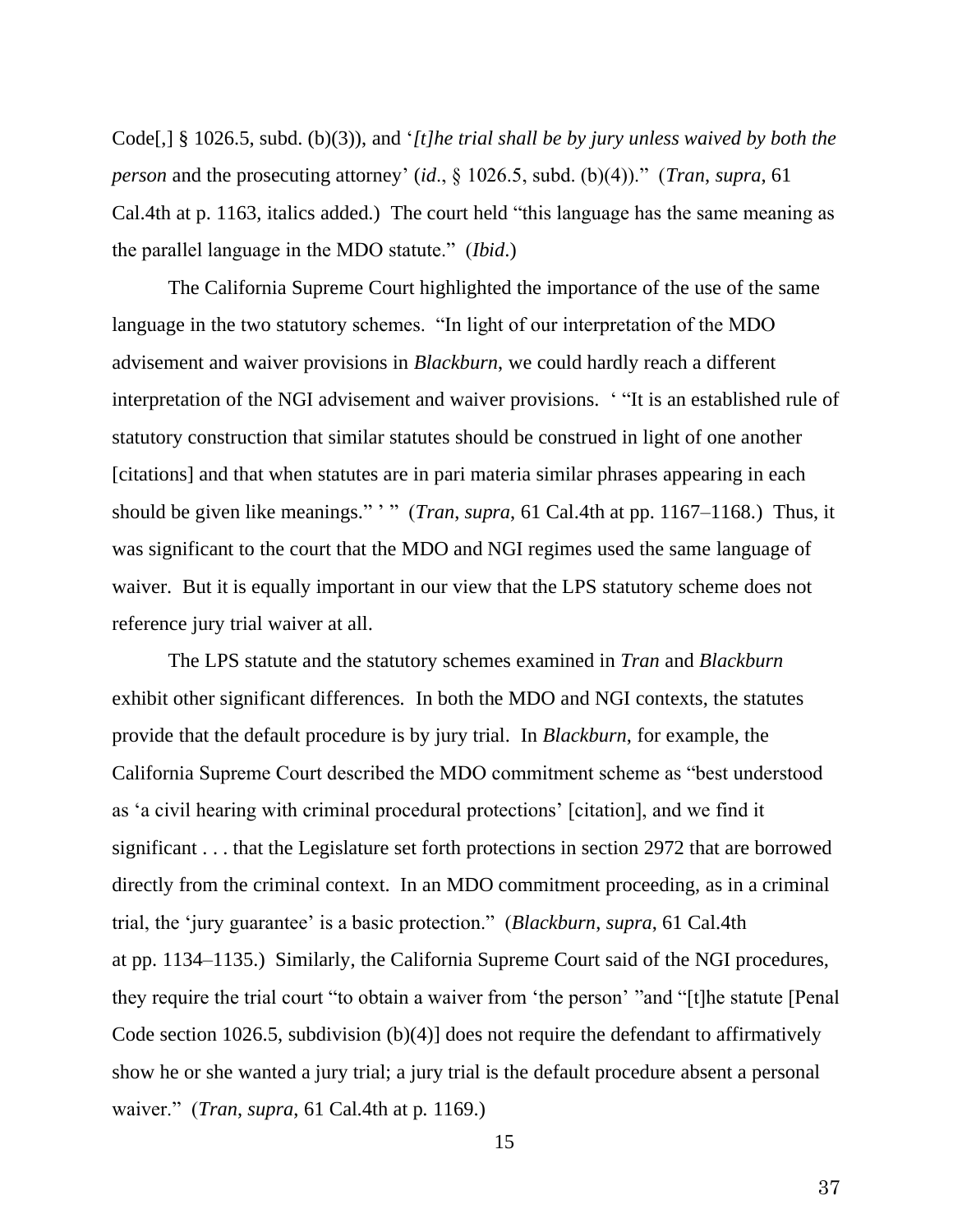By contrast, the language of the LPS Act does not reflect a preference for jury trials over court trials. Rather than making a jury trial the default procedure, section 5350 states a proposed conservatee has the right to demand "a court *or* jury trial on the issue of whether he or she is gravely disabled."  $(\S 5350, \text{subd. (d)}(1), \text{italics added.})$  Section 5362, subdivision (b), which addresses petitions to reestablish a conservatorship, requires a "court hearing or jury trial" to be the subject of a "request." (§ 5362, subd. (b).) If no request is made for a court hearing or jury trial, the judge "may, on his or her own motion, accept or reject the conservator's petition." (*Ibid*.) This provision further highlights that jury trial is not the default mechanism for reestablishment of a conservatorship. In short, we see no basis in the language of the LPS Act for a requirement that the trial court obtain a personal waiver of jury trial from the proposed conservatee when, as here, that conservatee's attorney has spoken with the conservatee, has so informed the court, and waived jury on his behalf.

In our view, the facts here are similar to those in *Mary K.* in which the Fifth District Court of Appeal held that counsel may waive a proposed conservatee's right to jury trial where "counsel stated he had spoken with his client and she wished to waive a jury trial." (*Mary K.*, *supra*, 234 Cal.App.3d at p. 271**<sup>7</sup>** ; cf. *Kevin A.*, *supra*, 240 Cal.App.4th at p. 1244 [holding that the trial court erred in accepting a waiver of jury trial over proposed conservatee's objection].) As in *Mary K.*, C.O. does not contend his appointed attorney acted against his wishes when he waived the right to jury trial. (*Mary K.*, at p. 271.) *Heather W.* is distinguishable because there was no indication in the trial court proceedings in that case of the proposed conservatee's wishes or any evidence that the conservatee's attorney had consulted with the conservatee. (*Heather W.*, *supra*, 245 Cal.App.4th at pp. 381, 384.)

**<sup>7</sup>** The Court of Appeal in *Mary K.* also examined whether counsel may waive a conservatee's right to advisement of the right to jury trial—an issue not raised in this appeal. (See *Mary K*., *supra*, 234 Cal.App.3d at pp. 271–272.)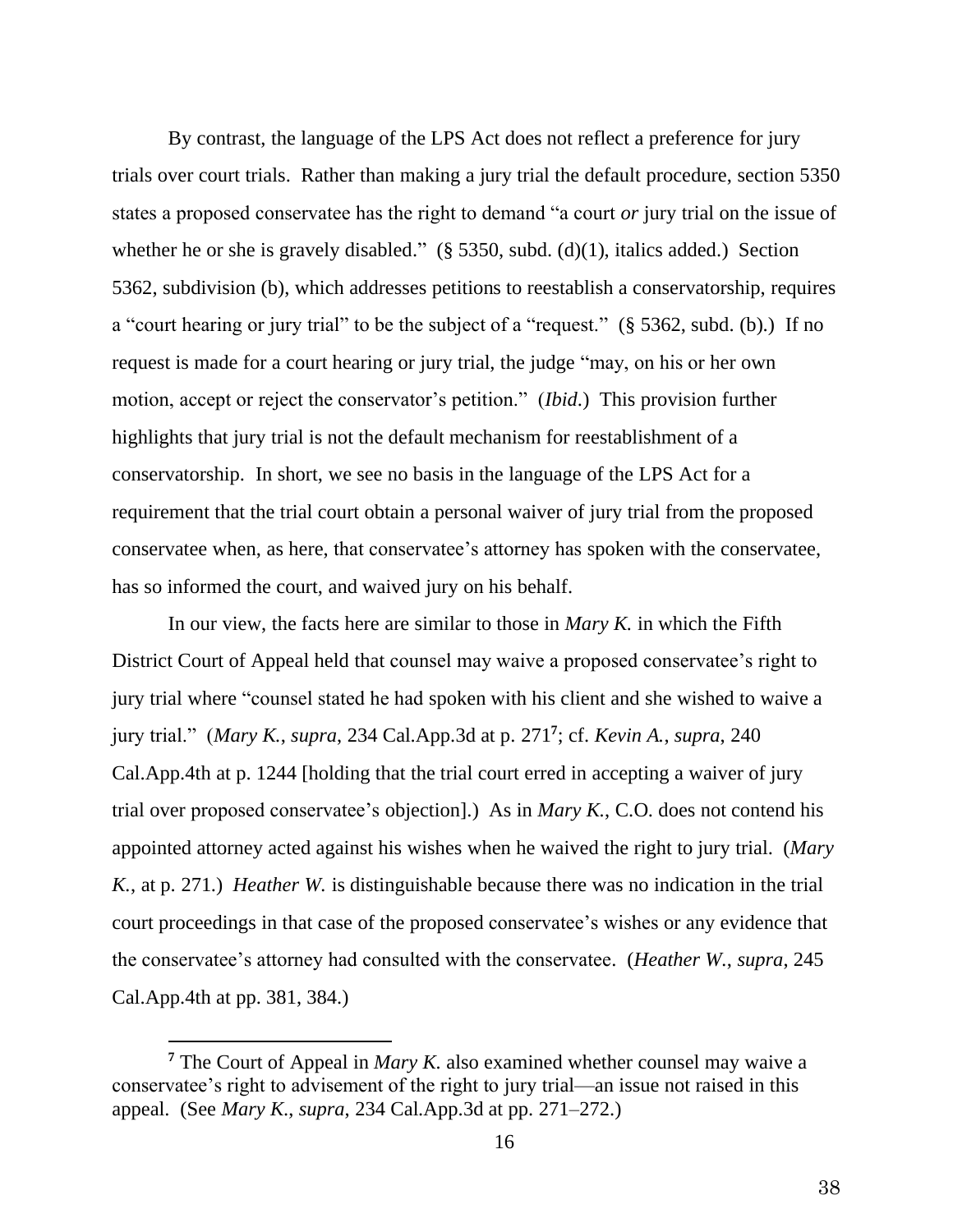In deciding that the trial court did not err in taking the jury trial waiver from counsel rather than C.O., we emphasize that there is no evidence in the record that C.O. desired a jury trial, that C.O. was actually unaware of his right to jury trial, or that his attorney elected to proceed with a court trial over C.O.'s objection. We need not reach the question of whether C.O.'s counsel would have had that authority. (See *Kevin A.*, *supra*, 240 Cal.App.4th at p. 1251 [holding that the trial court erred by accepted counsel's waiver of the right to jury trial where the conservatee himself on the record requested a " 'full jury trial' "]; see also *Blackburn*, *supra*, 61 Cal.4th at p. 1125 ["If the Legislature had intended to allow counsel to waive a jury trial notwithstanding the defendant's wishes, it would not have needed to require the trial court to expressly advise the defendant."].) On the record here, we decide the trial court did not violate C.O.'s statutory rights when it accepted counsel's waiver of C.O.'s right to jury trial before conducting a court trial on the matter of the reestablishment of his LPS conservatorship.

#### E. *Constitutional Claims*

C.O. also asserts that the trial court was required under principles of due process and equal protection to elicit a personal waiver on the record of his right to jury trial.

### 1. Due Process

C.O. contends the trial court's failure to obtain a personal waiver violated his due process rights. He relies on, inter alia, *Conservatorship of Roulet* (1979) 23 Cal.3d 219, in which the California Supreme Court held under the due process clause of the California Constitution that the state must prove a person is gravely disabled beyond a reasonable doubt and, when the proposed conservatee demands a jury trial, the jury's finding must be unanimous. (*Id.* at p. 235.)

There is no doubt that the liberty interest at stake in conservatorship proceedings "implicates due process concerns." (*K.P*., *supra*, 11 Cal.5th at p. 717.) Nevertheless, consistent with prior precedent from this court, we do not agree that a trial court's failure to obtain a personal waiver on the record of the proposed conservatee's right to a jury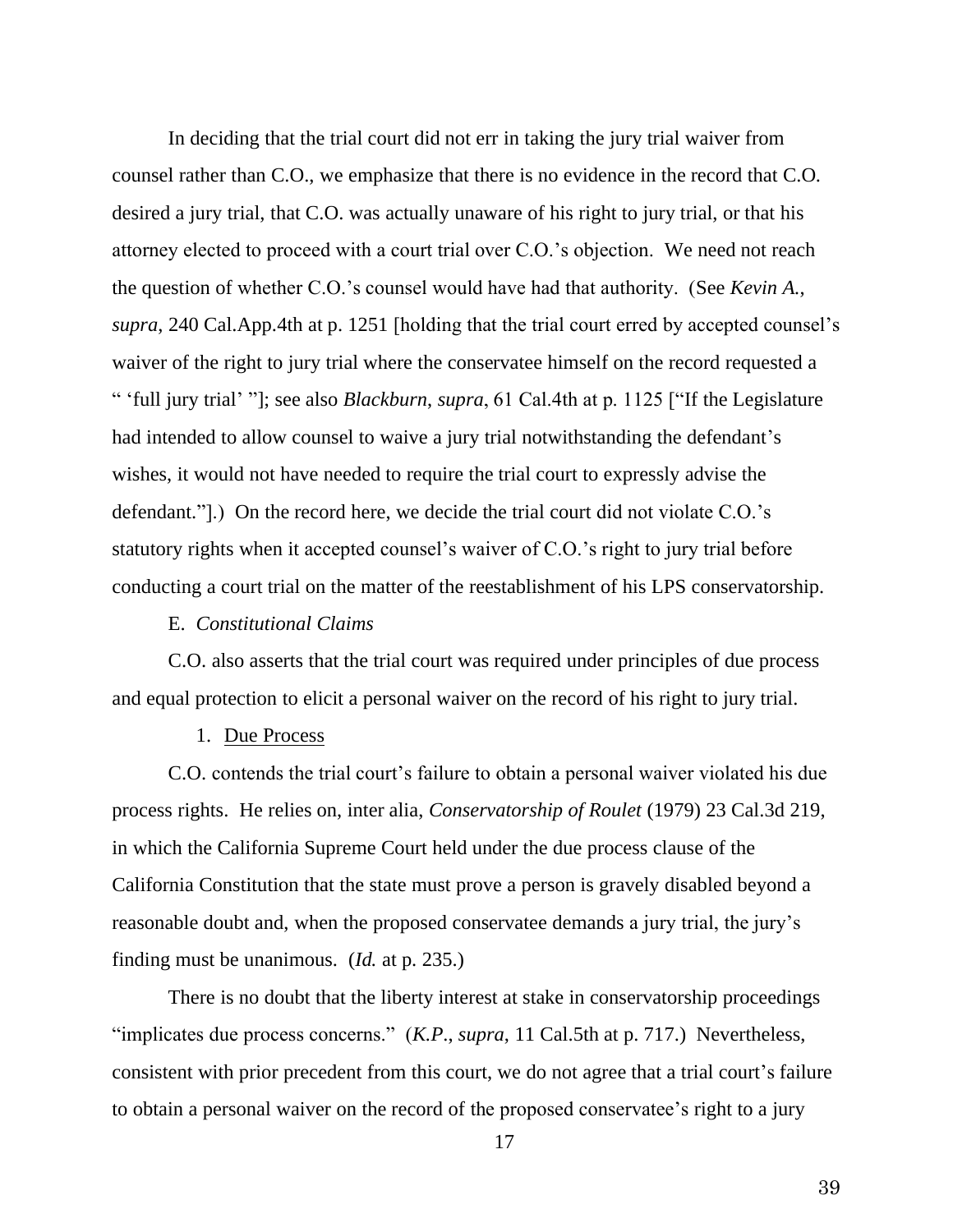trial violates a constitutional due process right. (*Maldonado, supra*, 173 Cal.App.3d at pp. 147–148.)

This conclusion is bolstered by the due process analysis of the California Supreme Court in *John L.* (*John L.*, *supra*, 48 Cal.4th at pp. 149–156.) In that case, the court observed that an LPS commitment does not require all the procedural safeguards afforded in criminal proceedings: "As much as the private interests at stake are weighty and deserving of protection, the stated purposes of the LPS Act foreclose any argument that an LPS commitment is equivalent to criminal punishment in its design or purpose. Because of their differing objectives, 'the analogy between criminal proceedings and proceedings under the LPS Act is imperfect at best and . . . not all of the safeguards required in the former are appropriate to the latter.' " (*Id*. at p. 151.)

Our high court further recognized that "because the private interests implicated in an LPS conservatorship are significant, 'several layers of important protections' have been built into" the LPS conservatorship system to guard against erroneous conclusions. *John L.*, *supra*, 48 Cal.4th at p. 151.) Those protections include the right to demand a court or jury trial under section 5350, the right to court-appointed counsel for the proposed conservatee, and "prompt remedial relief" after a conservatorship has been established, such as the automatic termination after one year of the conservatorship (§ 5361) and the conservatee's right during the one-year period of the LPS conservatorship to twice petition for rehearing as to his status as a conservatee (§ 5364). (*John L.*, at pp. 151–152.)

The California Supreme Court concluded that no deprivation of due process occurred in *John L.*, stating: "When we consider the combination of due process protections that have been built or read into the LPS Act, including the prehearing notice and counsel requirements and the requirement for a comprehensive conservatorship investigation report, as well as the familiar duties imposed on counsel in the representation of LPS clients and the availability of remedies after a conservatorship is in

18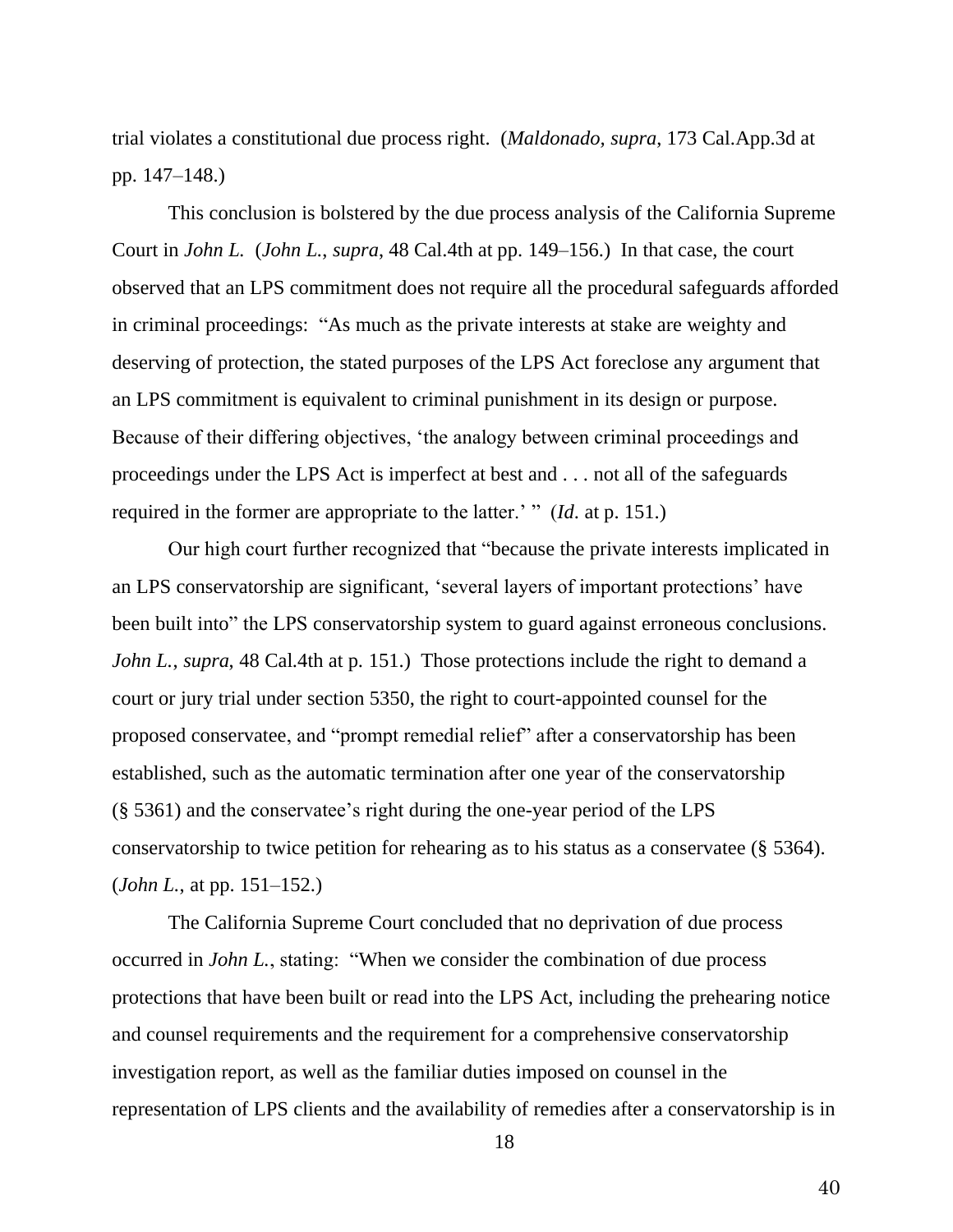place, we have no difficulty concluding that these numerous checks sufficiently guard against the risk of erroneous conservatorship decisions, without the need to impose additional waiver-related requirements. Accordingly, a superior court may properly find a waiver of presence and trial rights when informed by the attorney that the proposed conservatee does not want to attend the hearing to establish the LPS conservatorship and does not oppose the conservatorship. Whether the proposed conservatee has knowingly and intelligently waived his presence and trial rights is a question of fact; it may not be presumed that a person found gravely disabled, or one who has been evaluated or treated for a mental disorder, is incompetent to waive such rights." (*John L.*, *supra*, 48 Cal.4th at p. 154.)

On this record, we similarly decide substantial evidence supports the trial court's implicit conclusion that C.O. knowingly and intelligently waived his right to a jury trial. C.O. was present at both the April 25, 2019 hearing and the court trial in May 2019, and there is no indication in the record that he disagreed with the decision to have his conservatorship decided by court trial or that he demanded a jury trial instead of a court trial. There is also no evidence or suggestion in the record that C.O. did not comprehend what his appointed counsel was representing to the trial court on his behalf at the April 25, 2019 trial setting hearing. To the contrary, the record reflects that counsel had spoken with C.O. several times and he consented to a court trial, and there is no evidence C.O. lacked an understanding of those communications. Indeed, C.O. was present with his counsel and had greeted the court when his counsel informed the trial court C.O. wanted a "court trial." As noted above, even if mentally ill, we may not simply presume C.O. was incompetent. (*John L.*, *supra*, 48 Cal.4th at p. 154.) Based on the totality of the circumstances here, we perceive no basis upon which to conclude that the trial court's failure to elicit his personal waiver here on the record resulted in an unfair hearing.

C.O. seeks to distinguish *John L.* on the ground that C.O. was present at the April 25, 2019 hearing, and *John L.* was decided before *Tran* and *Blackburn*. While it is true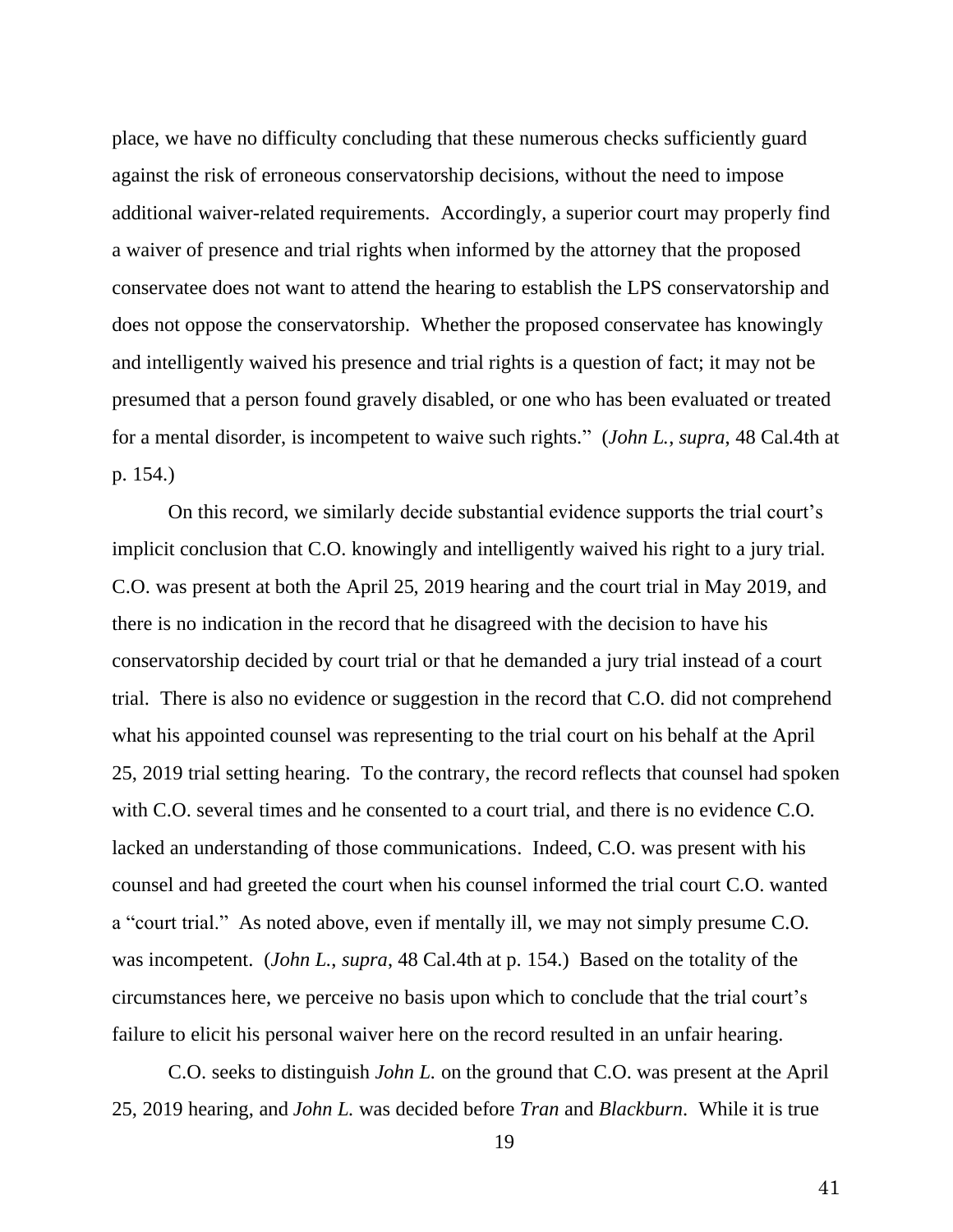the California Supreme Court did not, in *John L.*, address specifically the situation when a proposed LPS conservatee is present (in that case, the conservatee was absent), we view this as a distinction without a difference. As a matter of logic, we see no reason to conclude that an attorney could waive a proposed conservatee's presence altogether but could not waive the conservatee's right to request a jury trial in lieu of a court trial.

We recognize that a number of courts have concluded that a trial court in an LPS proceeding must obtain a waiver from the conservatee about the right to a jury trial. We respectfully disagree with *Heather W.* to the extent it applied *Roulet* to hold that principles of constitutional due process under the California constitution require "a trial court [to] obtain a waiver of the right to a jury trial from the person who is subject to an LPS commitment." (*Heather W.*, *supra*, 245 Cal.App.4th at p. 383.) For the reasons stated above in our discussion of the statutory differences between LPS proceedings and NGI and MDO determination, we do not agree that *Blackburn* and *Tran* dictate the constitutional analysis here.

Finally, while C.O. vaguely references his federal rights to due process, he does not provide any case law supporting that right in this context. Based on the lack of relevant authority, C.O. has not demonstrated that the procedure here violated his federal constitutional right to due process.

#### 2. Equal Protection

C.O. also asserts the trial court violated his equal protection rights under the California Constitution and United States Constitution. (U.S. Const., 14th Amend.; Cal. Const., art. I, § 7, subd. (a).) He contends he is "similarly situated" to a defendant who is subject to a NGI or MDO proceeding and therefore the trial court was constitutionally obligated to secure a personal waiver of jury trial from him because "[t]he common denominator is that the individuals all suffer from a treatable mental illness and all three statutory schemes operate under the belief that treatment is one of the underlying goals." We conclude his claims lack merit.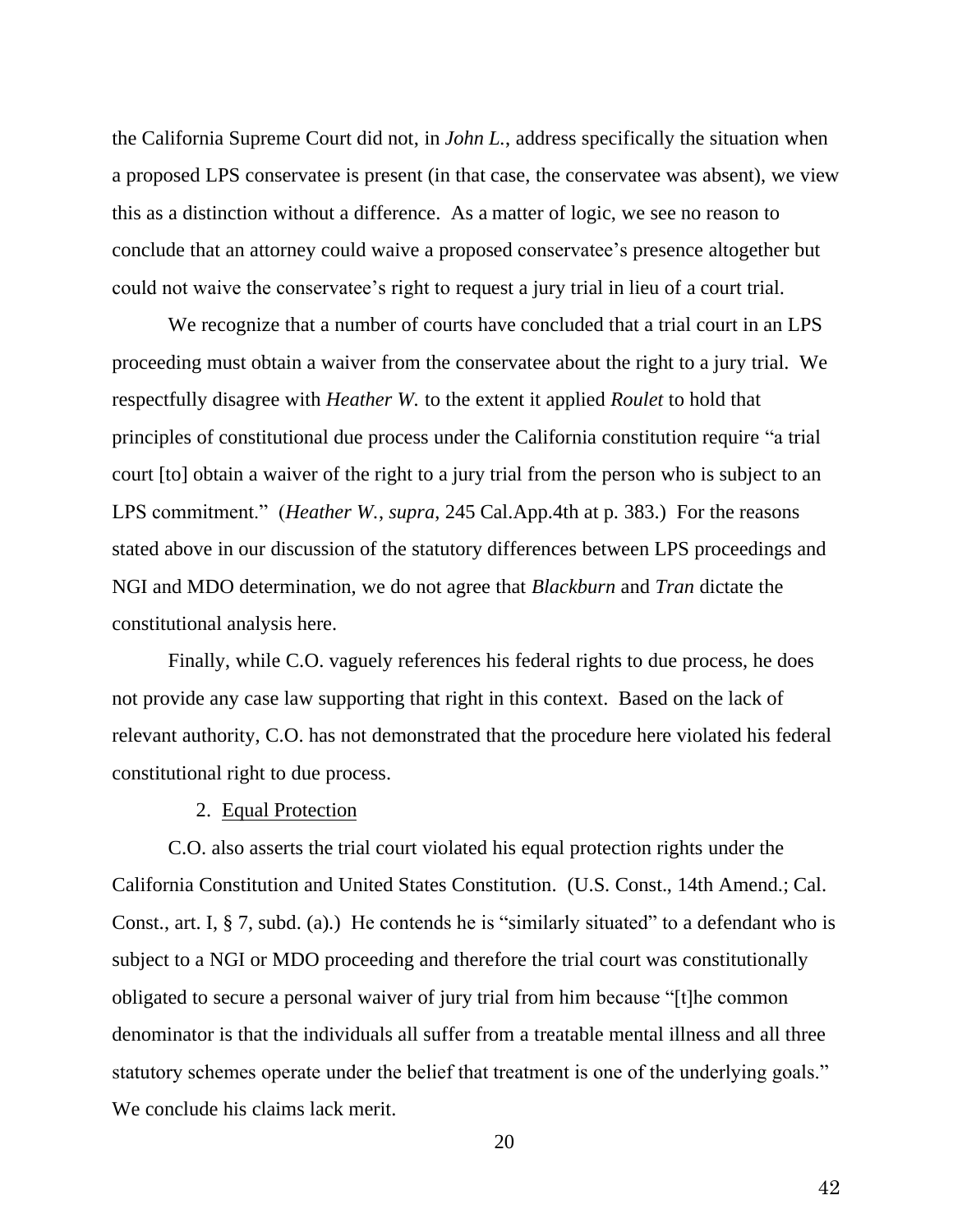" ' "The concept of the equal protection of the laws compels recognition of the proposition that persons similarly situated with respect to the legitimate purpose of the law receive like treatment." ' [Citation.] The initial inquiry in any equal protection analysis is whether persons are '*similarly situated* for purposes of the law challenged.' " (*In re Lemanuel C.* (2007) 41 Cal.4th 33, 47.) "Where two or more groups are properly distinguishable for purposes of the challenged law, it is immaterial if they are indistinguishable in other respects. [Citation.] Nor, absent this threshold requirement, is an equal protection inquiry into the justification for any legislative distinction necessary." (*People v. Barrett* (2012) 54 Cal.4th 1081, 1107.) "If there is such a disparity, then we must proceed to decide which level of scrutiny to apply." (*People v. Yanez* (2019) 42 Cal.App.5th 91, 95.)

In *Bryan S.*, which examined whether proposed LPS conservatees have the right to refuse to testify in a conservatorship trial, the First District Court of Appeal, Division 1, rejected a similar equal protection challenge to the LPS statute. (*Bryan S.*, *supra*, 42 Cal.App.5th at pp. 196–198.) In that case, the proposed LPS conservatee asserted that he, (as do individuals in NGI proceedings, MDO proceedings, and sexually violent predator (SVP) proceedings) had a right to refuse to testify at his trial. (*Id.* at pp. 194, 196.)

The court in *Bryan S*. concluded an LPS conservatee faces materially different circumstances from an NGI, an SVP, or an MDO, and the differences were fatal to the equal protection claim. Specifically, the court observed: "LPS Act conservatees, unlike those facing NGI, SVP, or MDO commitment proceedings, need not have been found to have committed a crime or be a danger to others. [Citation.] As a result, there are far more placement options for conservatees, and these options include noninstitutional settings. Courts must determine the least restrictive and most appropriate placement for conservatees, which includes placing them with family or friends. (§ 5358, subds. (a)(1)(A), (c)(1).)" (*Bryan S.*, *supra*, 42 Cal.App.5th at pp. 196–197.) We agree with *Bryan S*. on this point. We decide, for reasons that largely track the analysis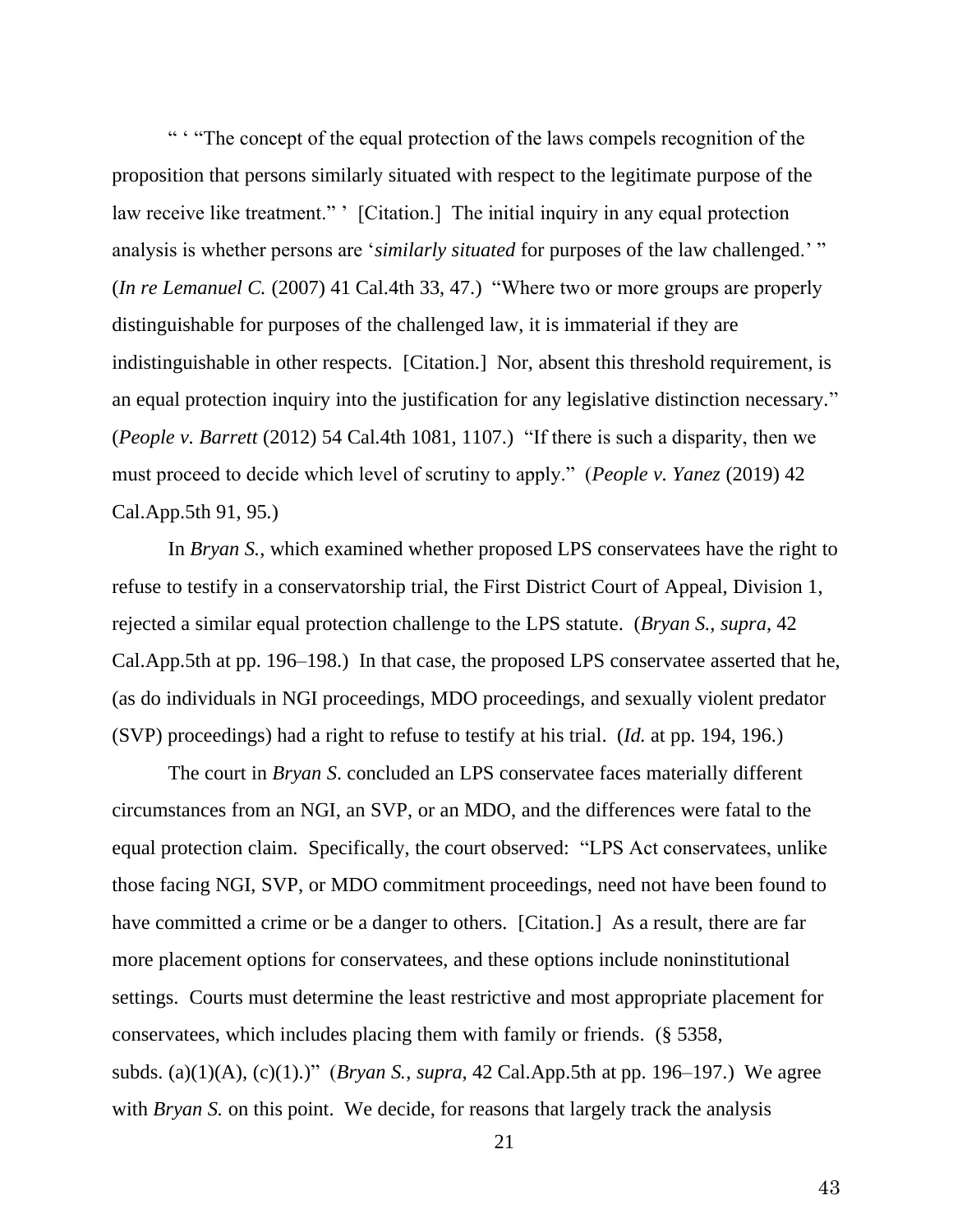distinguishing *Blackburn* and *Tran* set out above, that LPS conservatees are not similarly situated to individuals in NGI and MDO proceedings with respect to the waiver of the right to jury trial.**<sup>8</sup>** The trial court was not obligated by either the California or federal Constitutions under the circumstances here to elicit a personal, on-the-record waiver of C.O.'s right to jury trial for reestablishment of the conservatorship.

### F. *Prejudice*

Having concluded that the trial court erred under the LPS Act by failing to expressly advise C.O. of his right to a jury trial, we consider the question of prejudice. The parties disagree on the relevant standard. The public guardian argues for application of the prejudicial error standard set forth in *People v. Watson* (1956) 46 Cal.2d 818, 836. Under that rubric, we must determine whether it is reasonably probable that a result more favorable to C.O. would have been reached in the absence of the error. C.O. asserts the failure to advise and elicit a waiver was structural error requiring automatic reversal.

We have decided that the trial court violated C.O.'s statutory right under the LPS Act by omitting to advise him personally of his jury trial right on the record. Nevertheless, we have rejected C.O.'s other contentions, including his constitutional claims, with respect to waiver of that right.

As the California Supreme Court has explained, "article VI, section 13 generally 'prohibits a reviewing court from setting aside a judgment due to trial court error unless it finds the error prejudicial.' [Citation.] The section applies to both constitutional and nonconstitutional errors. [Citation.] It 'empower[s]' appellate courts 'to examine "the entire cause, including the evidence," ' and 'require[s]' them 'to affirm the judgment,

**<sup>8</sup>** For this reason, we also reject the applicability of *Conservatorship of E.B.* (2020) 45 Cal.App.5th 986, 995–996, review granted June 24, 2020, S261812 [recognizing that "NGI's, SVP's and MDO's do not share identical characteristics with LPS conservatees" but holding, for purposes of the testimonial privilege that they are similarly situated such as the denial of the right to LPS conservatees to refuse to testify violates the equal protection clause].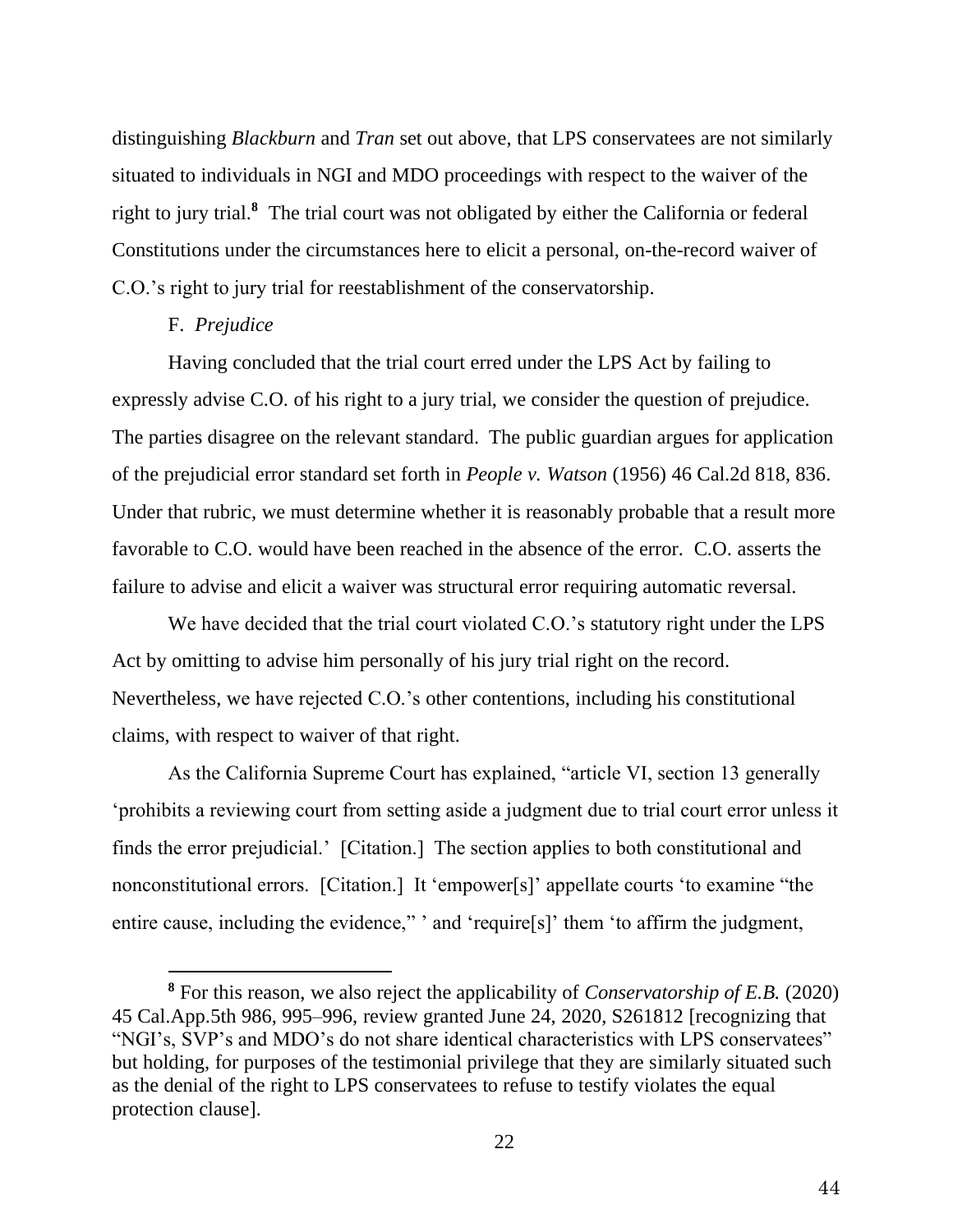notwithstanding error, if error has not resulted "in a miscarriage of justice." [Citation.] To be sure, even under article VI, section 13, an error is reversible per se when it constitutes 'a " 'structural [defect] in the . . . trial mechanism' " that defies evaluation for harmlessness.' [Citations.] But '[c]ategorization of an error as structural represents "the exception and not the rule." ' [Citation.] '[A] strong presumption' exists *against* finding that an error falls within the structural category, and 'it will be the rare case' where an error—even 'a constitutional violation'— 'will not be subject to harmless error analysis.' " (*F.P. v. Monier* (2017) 3 Cal.5th 1099, 1108.) "In the absence of structural error, the *Watson* standard for demonstrating prejudice controls." (*People v. Anzalone* (2013) 56 Cal.4th 545, 555.) " 'Plainly, not every violation of the state and federal right to a jury trial is a structural defect requiring reversal without regard to whether the defendant suffered actual prejudice.' " (*Id.* at p. 560.)

In support of his claim that a structural error analysis applies here, C.O. points principally to *Blackburn* and *Tran*. The California Supreme Court stated in *Blackburn* it would "treat a trial court's failure to obtain a required personal jury trial waiver as tantamount to the denial of a jury trial, and as such, it constitutes a 'miscarriage of justice' under article VI, section 13." (*Blackburn*, *supra*, 61 Cal.4th at p. 1134; see also *Tran*, *supra*, 61 Cal.4th at p. 1169.)

However, *Blackburn* supports the application of harmless error rather than structural error for the trial court's failure to directly advise C.O. of his right to a jury trial. The California Supreme Court stated that "a trial court's failure to properly advise an MDO defendant of the right to a jury trial does not by itself warrant automatic reversal. Instead, a trial court's acceptance of a defendant's personal waiver without an express advisement may be deemed harmless if the record affirmatively shows, based on the totality of the circumstances, that the defendant's waiver was knowing and voluntary." (*Blackburn*, *supra*, 61 Cal.4th p. 1136.)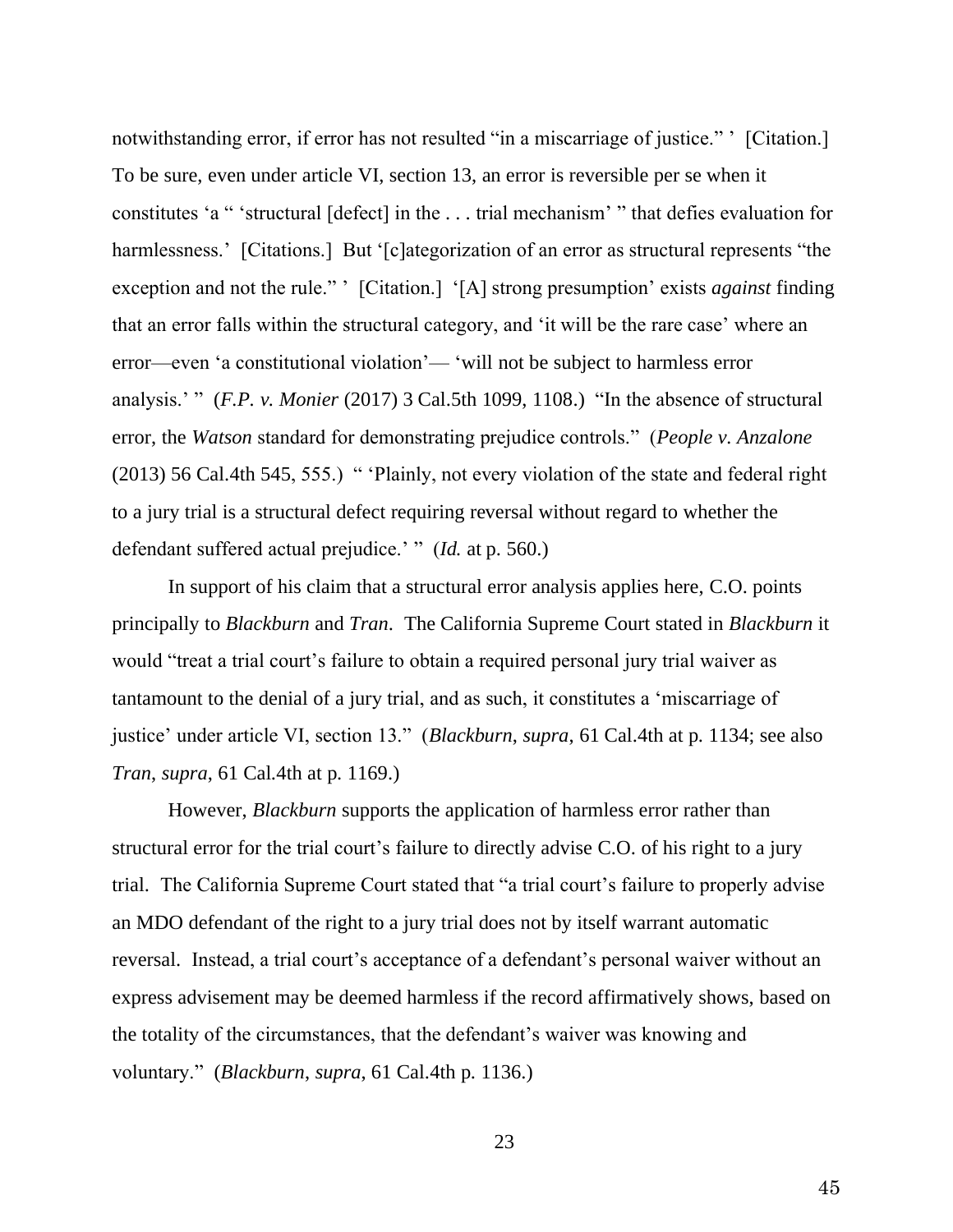In this case, we have determined a personal on-the-record waiver was not required by statute, and there is substantial evidence supporting the trial court's implied finding that C.O.'s waiver was knowing and voluntary given the citation mailed to him that explained his right to jury trial, the evidence that his counsel informed him of his right to jury trial, his presence at the hearing when his counsel stated he wished a "court trial," and the evidence of his communications with his counsel about how he wished to proceed. Given the totality of circumstances here, we are left solely with the error that the trial court did not personally advise C.O. of his jury trial right, which we conclude by itself does not warrant automatic reversal. (Cf. *People v. Sivongxxay* (2017) 3 Cal.5th 151, 183 [addressing statutory error under state law and rejecting criminal defendant's argument that advisement error required automatic reversal, because "in appropriate circumstances courts can indeed ascertain whether or not a particular defendant would have chosen a jury trial instead of a bench trial had an error in advisement not occurred"].)

*Heather W.*, which did address an LPS proceeding, is factually distinguishable from C.O.'s circumstances. Unlike *Heather W.*, where the record was effectively silent about whether the proposed conservatee had been informed of the right to jury trial, the record here affirmatively demonstrates C.O. was informed of his right to a jury trial, both in writing and by his counsel. He did not express any disagreement or indicate that his counsel's express statement that he wanted a court trial was contrary to his wishes. We therefore conclude the *Watson* standard applies.

Under this standard, "the appellant bears the burden to make an 'affirmative showing' the trial court committed error that resulted in a miscarriage of justice." (*Conservatorship of Maria B.* (2013) 218 Cal.App.4th 514, 532–533.) C.O. has not carried this burden. C.O. does not dispute the underlying evidence supporting the trial court's conclusion that he is gravely disabled (see fn. 4, *ante*). Having independently reviewed the record, we determine the evidence—including the testimony provided by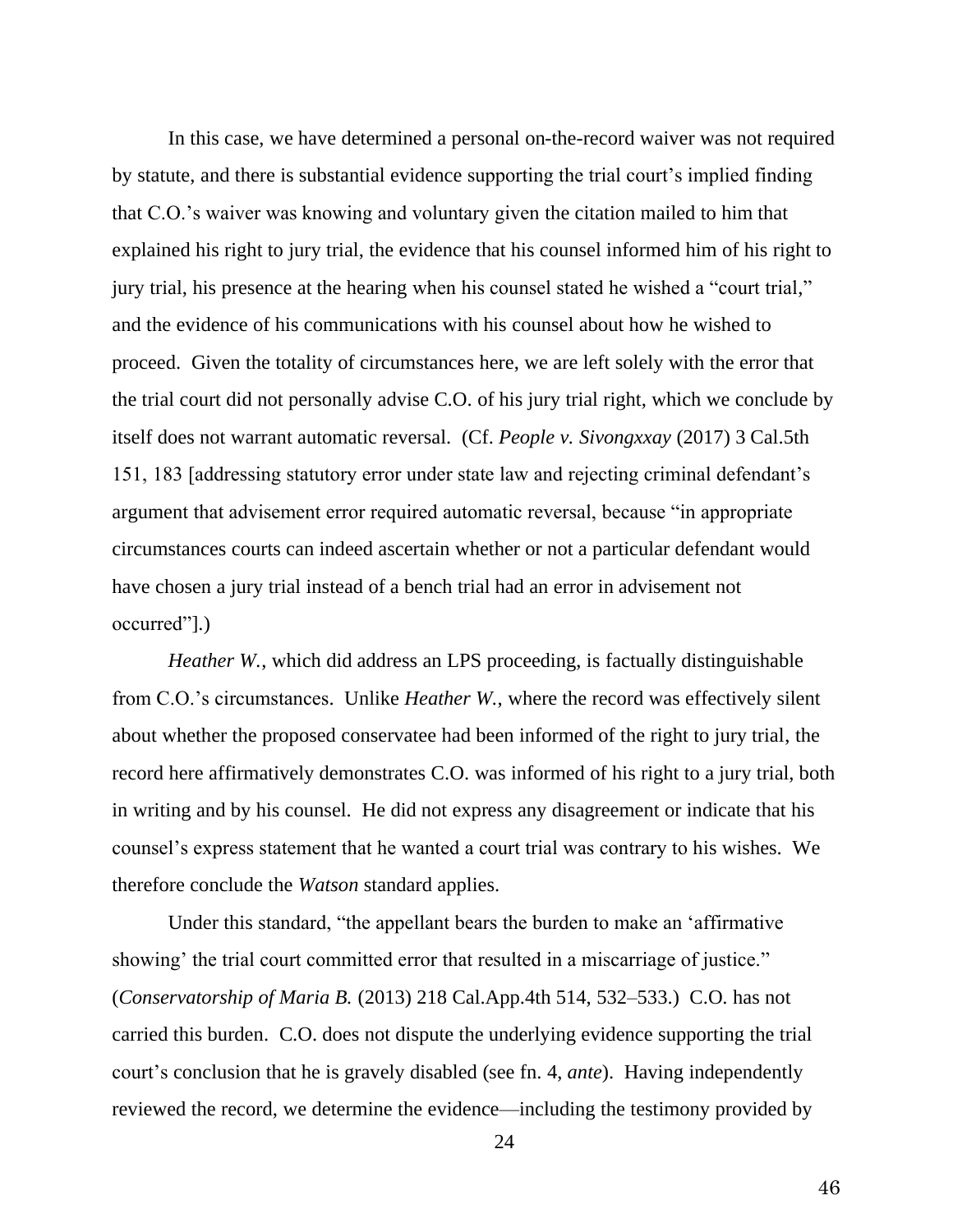C.O. and the expert psychologist—supports the conclusion that C.O. remained gravely disabled at the time of the May 2019 court trial. We therefore conclude it is not reasonably probable that an outcome more favorable to C.O. would have resulted had the trial court personally advised him of his jury trial right. We also see nothing in the record suggesting that C.O. would have elected a jury trial over a court trial if the trial court had advised him personally at the court proceeding of his right to the former. The omission of the jury trial advisement was harmless on this record.

#### **III. DISPOSITION**

The May 23, 2019 judgment is affirmed.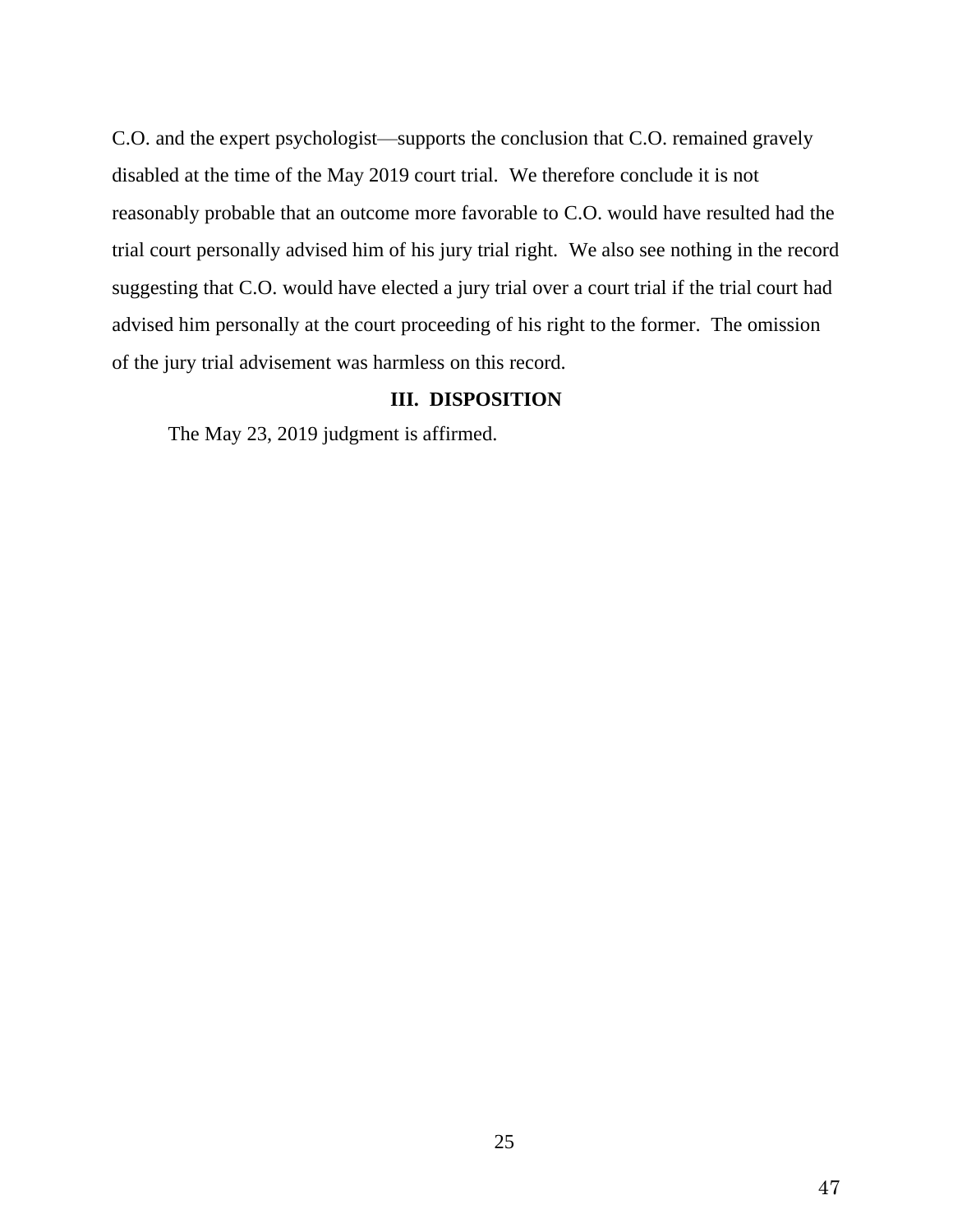Danner, J.

\_\_\_\_\_\_\_\_\_\_\_\_\_\_\_\_\_\_\_\_\_\_\_\_\_\_\_\_\_\_\_\_\_\_\_\_\_\_

WE CONCUR:

Greenwood, P.J.

\_\_\_\_\_\_\_\_\_\_\_\_\_\_\_\_\_\_\_\_\_\_\_\_\_\_\_\_\_\_\_\_\_\_\_\_

\_\_\_\_\_\_\_\_\_\_\_\_\_\_\_\_\_\_\_\_\_\_\_\_\_\_\_\_\_\_\_\_\_\_\_\_

Grover, J.

**H047087** *Warren, as Public Guardian v. C.O.*